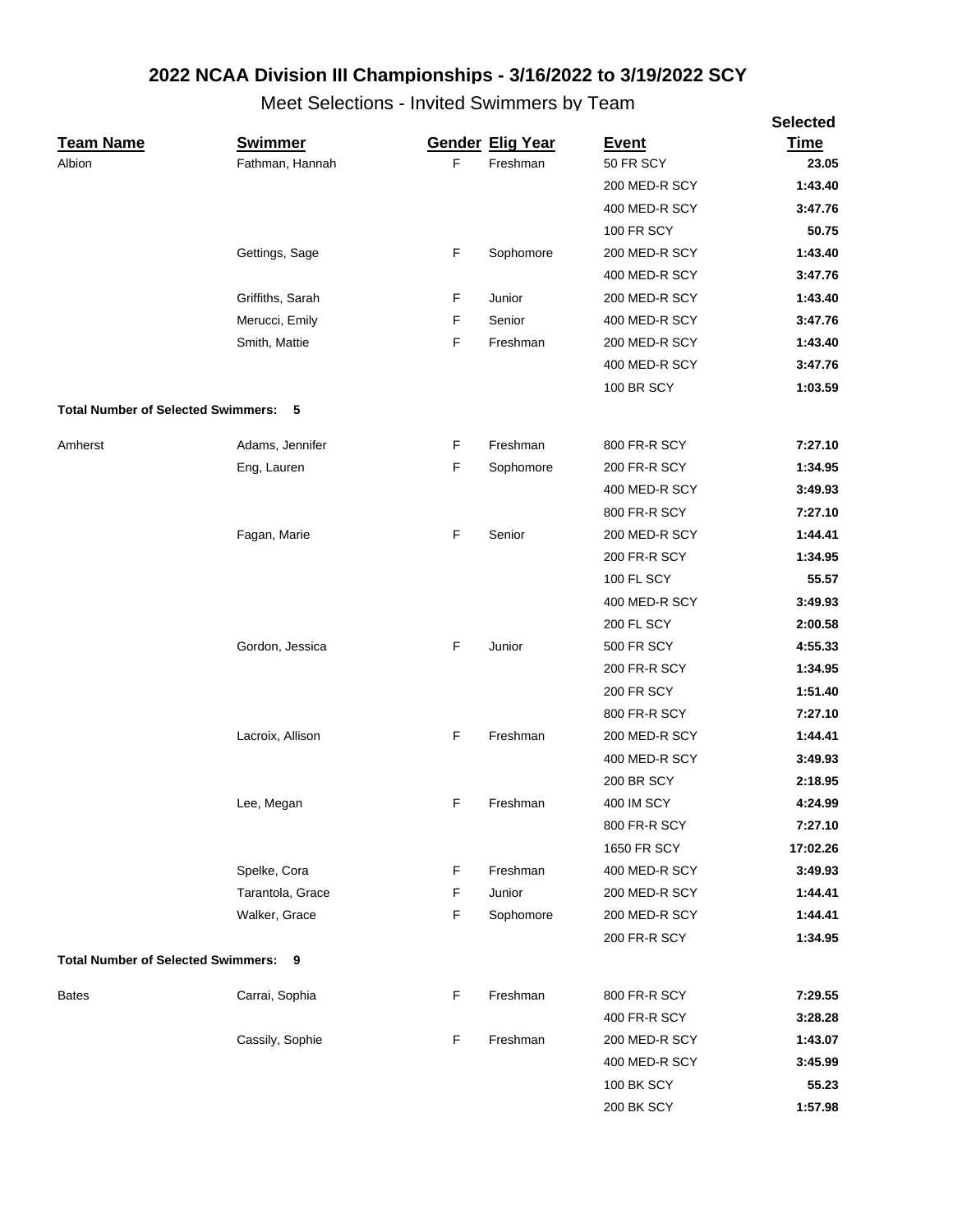|                                           |                        |             |                         |                   | <b>Selected</b> |
|-------------------------------------------|------------------------|-------------|-------------------------|-------------------|-----------------|
| <b>Team Name</b>                          | <b>Swimmer</b>         |             | <b>Gender Elig Year</b> | <b>Event</b>      | Time            |
|                                           | Gibbons, Abigail       | F           | Junior                  | 200 MED-R SCY     | 1:43.07         |
|                                           |                        |             |                         | 200 FR-R SCY      | 1:34.02         |
|                                           |                        |             |                         | 400 MED-R SCY     | 3:45.99         |
|                                           |                        |             |                         | <b>100 BR SCY</b> | 1:03.05         |
|                                           | Johnson, Julia         | F           | Sophomore               | 1650 FR SCY       | 17:18.47        |
|                                           | McLeod, Marjorie       | F           | Sophomore               | 200 MED-R SCY     | 1:43.07         |
|                                           |                        |             |                         | 200 FR-R SCY      | 1:34.02         |
|                                           | Oal, Hale              | $\mathsf F$ | Freshman                | 200 MED-R SCY     | 1:43.07         |
|                                           |                        |             |                         | <b>100 FL SCY</b> | 55.73           |
|                                           |                        |             |                         | 400 MED-R SCY     | 3:45.99         |
|                                           | Reynoso-Williams, Maya | F           | Senior                  | 800 FR-R SCY      | 7:29.55         |
|                                           | Ryckman, Suzanna       | F           | Senior                  | 200 FR-R SCY      | 1:34.02         |
|                                           |                        |             |                         | 400 FR-R SCY      | 3:28.28         |
|                                           | Sweeney, Caroline      | F           | Senior                  | 800 FR-R SCY      | 7:29.55         |
|                                           |                        |             |                         | 400 FR-R SCY      | 3:28.28         |
|                                           | Tropper, Stephanie     | F           | Freshman                | 1650 FR SCY       | 17:14.17        |
|                                           | Wenger, Grace          | F           | Sophomore               | <b>500 FR SCY</b> | 4:55.05         |
|                                           |                        |             |                         | 200 FR-R SCY      | 1:34.02         |
|                                           |                        |             |                         | <b>200 FR SCY</b> | 1:49.41         |
|                                           |                        |             |                         | 400 MED-R SCY     | 3:45.99         |
|                                           |                        |             |                         | 800 FR-R SCY      | 7:29.55         |
|                                           |                        |             |                         | 400 FR-R SCY      | 3:28.28         |
| <b>Total Number of Selected Swimmers:</b> | 11                     |             |                         |                   |                 |
| Bowdoin                                   | Fosburgh, Katherine    | F           | Senior                  | 200 FR-R SCY      | 1:33.85         |
|                                           |                        |             |                         | 400 FR-R SCY      | 3:27.37         |
|                                           | Grand'Pierre, Emilie   | F           | Junior                  | 200 MED-R SCY     | 1:41.96         |
|                                           |                        |             |                         | <b>100 BR SCY</b> | 1:03.75         |
|                                           | Martin, Ella           | F           | Sophomore               | 200 MED-R SCY     | 1:41.96         |
|                                           |                        |             |                         | 200 FR-R SCY      | 1:33.85         |
|                                           |                        |             |                         | 400 MED-R SCY     | 3:46.66         |
|                                           |                        |             |                         | <b>100 BK SCY</b> | 55.27           |
|                                           |                        |             |                         | 400 FR-R SCY      | 3:27.37         |
|                                           | Riccio, Ella           | F           | Freshman                | 50 FR SCY         | 23.04           |
|                                           |                        |             |                         | 200 MED-R SCY     | 1:41.96         |
|                                           |                        |             |                         | 200 FR-R SCY      | 1:33.85         |
|                                           |                        |             |                         | 400 MED-R SCY     | 3:46.66         |
|                                           |                        |             |                         | <b>100 FR SCY</b> | 50.61           |
|                                           |                        |             |                         | 400 FR-R SCY      | 3:27.37         |
|                                           | Roberts, Anna          | F           | Junior                  | <b>200 IM SCY</b> | 2:04.90         |
|                                           |                        |             |                         | 400 MED-R SCY     | 3:46.66         |
|                                           |                        |             |                         | 100 BR SCY        | 1:03.73         |
|                                           |                        |             |                         | <b>200 BR SCY</b> | 2:19.16         |
|                                           |                        |             |                         |                   |                 |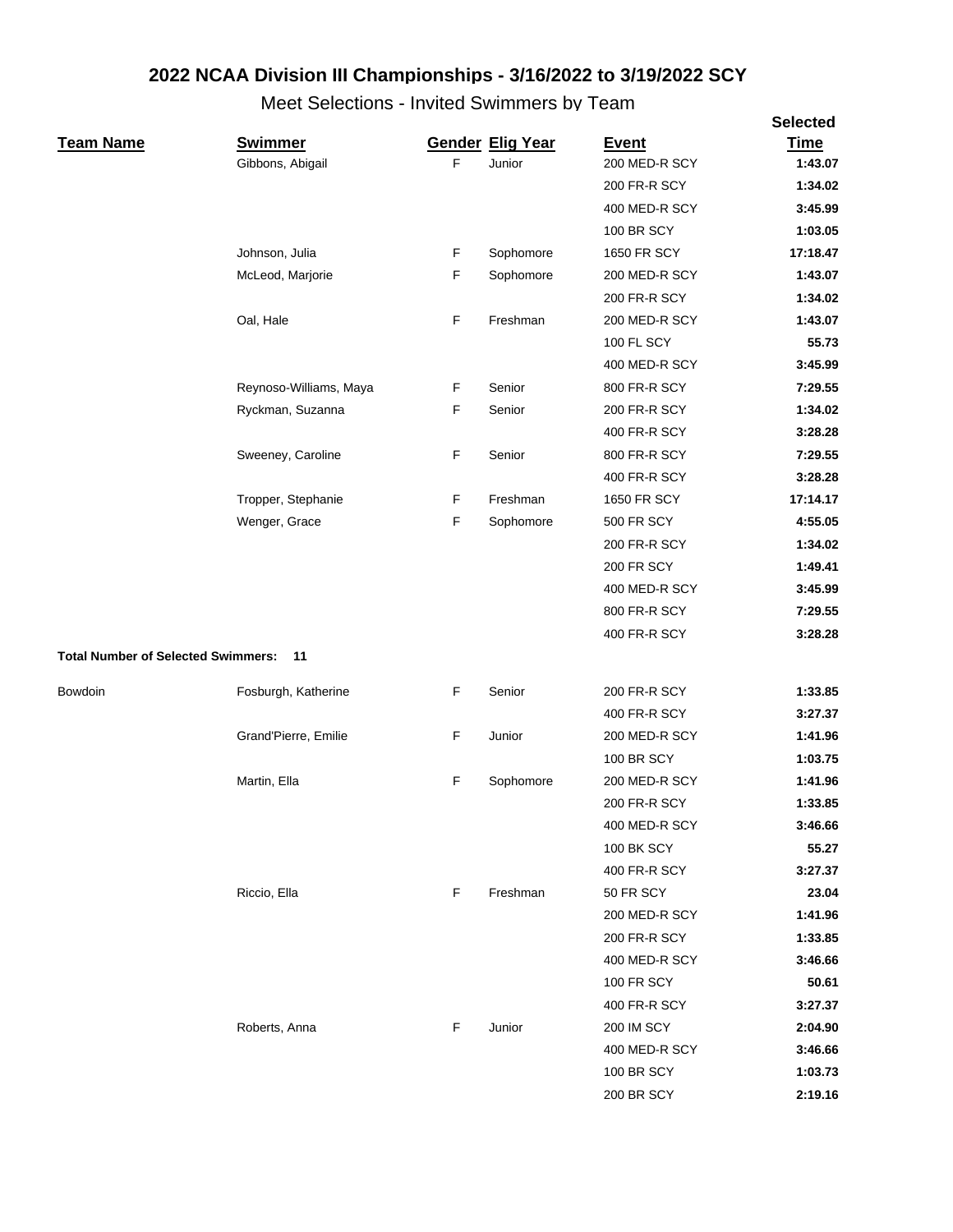|                                             |                          |    |                         |                   | <b>Selected</b> |
|---------------------------------------------|--------------------------|----|-------------------------|-------------------|-----------------|
| <b>Team Name</b>                            | <b>Swimmer</b>           |    | <b>Gender Elig Year</b> | <b>Event</b>      | <b>Time</b>     |
|                                             | Zupnik, Tatum            | F  | Sophomore               | 50 FR SCY         | 23.49           |
|                                             |                          |    |                         | 200 MED-R SCY     | 1:41.96         |
|                                             |                          |    |                         | 200 FR-R SCY      | 1:33.85         |
|                                             |                          |    |                         | 400 MED-R SCY     | 3:46.66         |
|                                             |                          |    |                         | 400 FR-R SCY      | 3:27.37         |
| <b>Total Number of Selected Swimmers: 6</b> |                          |    |                         |                   |                 |
| Caltech                                     | Deng, Catherine          | F  | Freshman                | <b>100 FL SCY</b> | 55.57           |
| <b>Total Number of Selected Swimmers: 1</b> |                          |    |                         |                   |                 |
| Calvin                                      | Brown, Hannah            | F  | Junior                  | 200 FR-R SCY      | 1:35.02         |
|                                             | Edewaard, Valerie        | F  | Senior                  | 200 FR-R SCY      | 1:35.02         |
|                                             | Farrell, Margaret        | F  | Sophomore               | 200 FR-R SCY      | 1:35.02         |
|                                             |                          |    |                         | 100 FL SCY        | 55.46           |
|                                             | Sonday, Sydney           | F  | Freshman                | 200 FR-R SCY      | 1:35.02         |
| <b>Total Number of Selected Swimmers: 4</b> |                          |    |                         |                   |                 |
| Case Western                                | Halsdorfer, Abby         | F  | Junior                  | 1650 FR SCY       | 17:14.97        |
| <b>Total Number of Selected Swimmers: 1</b> |                          |    |                         |                   |                 |
| Centre College                              | West, Caroline           | F  | Freshman                | <b>100 FL SCY</b> | 55.64           |
| <b>Total Number of Selected Swimmers: 1</b> |                          |    |                         |                   |                 |
|                                             |                          |    |                         |                   |                 |
| Chicago                                     | Bertschi, Samantha       | F  | Freshman                | 800 FR-R SCY      | 7:29.04         |
|                                             |                          |    |                         | 1650 FR SCY       | 17:18.85        |
|                                             | Campbell, Macie          | F. | Freshman                | 400 FR-R SCY      | 3:26.49         |
|                                             | Candy, Jane              | F  | Sophomore               | 200 MED-R SCY     | 1:42.84         |
|                                             | Forest, Elisabella       | F  | Freshman                | <b>100 BK SCY</b> | 55.82           |
|                                             |                          |    |                         | <b>200 BK SCY</b> | 2:00.75         |
|                                             | Georgopoulou, Ioanna     | F  | Freshman                | 400 MED-R SCY     | 3:47.86         |
|                                             |                          |    |                         | 100 BK SCY        | 55.59           |
|                                             | Kelly, Alesha            | F. | Sophomore               | 400 MED-R SCY     | 3:47.86         |
|                                             |                          |    |                         | 200 FL SCY        | 2:01.87         |
|                                             | Kolokotsa, Filippa-Leoni | F  | Junior                  | 800 FR-R SCY      | 7:29.04         |
|                                             |                          |    |                         | <b>100 FR SCY</b> | 51.06           |
|                                             |                          |    |                         | 400 FR-R SCY      | 3:26.49         |
|                                             | Leblanc, Mackenzie       | F  | Freshman                | 400 IM SCY        | 4:26.72         |
|                                             | Lin, Nicole              | F  | 5th Year Senior         | 200 MED-R SCY     | 1:42.84         |
|                                             |                          |    |                         | 200 FR-R SCY      | 1:34.56         |
|                                             |                          |    |                         | 400 MED-R SCY     | 3:47.86         |
|                                             | Mandrell, Tyler          | F. | Senior                  | 200 MED-R SCY     | 1:42.84         |
|                                             | Polsky, Julia            | F  | Freshman                | 800 FR-R SCY      | 7:29.04         |
|                                             | Schwieters, Grace        | F  | Junior                  | 200 MED-R SCY     | 1:42.84         |
|                                             |                          |    |                         | 200 FR-R SCY      | 1:34.56         |
|                                             |                          |    |                         | 400 FR-R SCY      | 3:26.49         |
|                                             | Sokolowski, Suzanne      | F. | Freshman                | 1650 FR SCY       | 16:58.07        |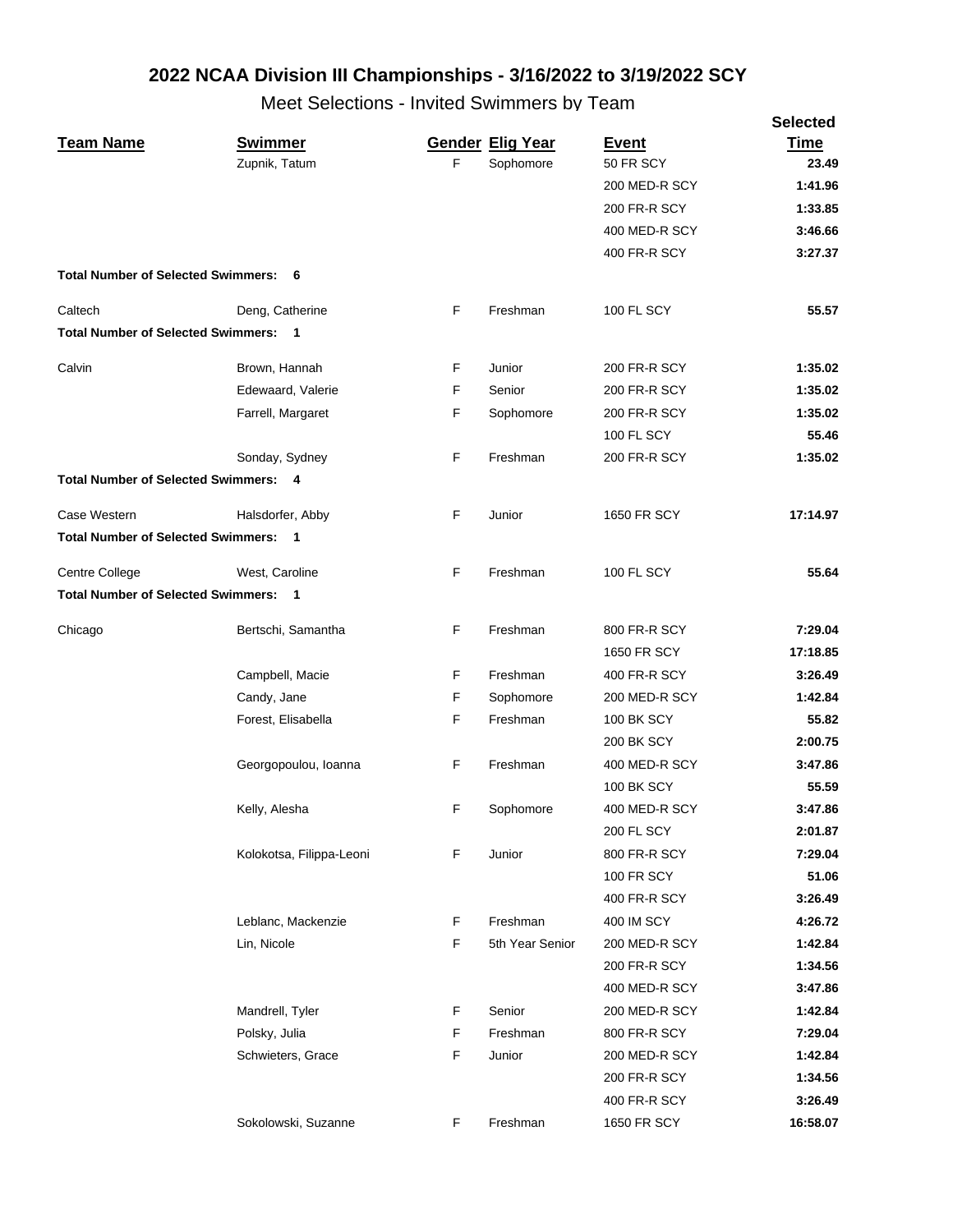|                                           |                        |             |                         |                   | <b>Selected</b> |
|-------------------------------------------|------------------------|-------------|-------------------------|-------------------|-----------------|
| <b>Team Name</b>                          | <b>Swimmer</b>         |             | <b>Gender Elig Year</b> | <b>Event</b>      | <b>Time</b>     |
|                                           | Weigel, Charlotte      | F           | Sophomore               | 200 FR-R SCY      | 1:34.56         |
|                                           |                        |             |                         | <b>200 BK SCY</b> | 2:02.15         |
|                                           | Ye, Alice              | F           | Senior                  | 200 FL SCY        | 2:03.71         |
|                                           | Zhao, Karen            | F           | Freshman                | 200 FR-R SCY      | 1:34.56         |
|                                           |                        |             |                         | <b>200 FR SCY</b> | 1:50.79         |
|                                           |                        |             |                         | 400 MED-R SCY     | 3:47.86         |
|                                           |                        |             |                         | 800 FR-R SCY      | 7:29.04         |
|                                           |                        |             |                         | <b>100 FR SCY</b> | 51.03           |
|                                           |                        |             |                         | 400 FR-R SCY      | 3:26.49         |
| <b>Total Number of Selected Swimmers:</b> | 16                     |             |                         |                   |                 |
| <b>Claremont MS</b>                       | Blake, Ella            | F           | Junior                  | <b>500 FR SCY</b> | 4:59.22         |
|                                           |                        |             |                         | <b>200 FR SCY</b> | 1:51.06         |
|                                           |                        |             |                         | 800 FR-R SCY      | 7:29.08         |
|                                           |                        |             |                         | 1650 FR SCY       | 17:12.46        |
|                                           |                        |             |                         | 400 FR-R SCY      | 3:28.68         |
|                                           | Dang, Katelyn          | F           | Sophomore               | 200 MED-R SCY     | 1:43.26         |
|                                           |                        |             |                         | <b>100 FL SCY</b> | 54.76           |
|                                           |                        |             |                         | 400 MED-R SCY     | 3:46.89         |
|                                           |                        |             |                         | <b>200 FL SCY</b> | 2:03.96         |
|                                           |                        |             |                         | 400 FR-R SCY      | 3:28.68         |
|                                           | El Masri, Leila        | F           | Senior                  | <b>500 FR SCY</b> | 4:59.78         |
|                                           |                        |             |                         | 800 FR-R SCY      | 7:29.08         |
|                                           |                        |             |                         | 400 FR-R SCY      | 3:28.68         |
|                                           | Hiebert, Gracey        | F           | Junior                  | 1650 FR SCY       | 17:12.98        |
|                                           | Lee, Alexis            | F           | Sophomore               | 400 FR-R SCY      | 3:28.68         |
|                                           | Lewis, Augusta         | $\mathsf F$ | Senior                  | <b>200 IM SCY</b> | 2:02.39         |
|                                           |                        |             |                         | 400 IM SCY        | 4:18.66         |
|                                           |                        |             |                         | 400 MED-R SCY     | 3:46.89         |
|                                           |                        |             |                         | 800 FR-R SCY      | 7:29.08         |
|                                           |                        |             |                         | <b>200 BR SCY</b> | 2:16.16         |
|                                           | Mitchum, Jameson       | F           | Junior                  | 200 MED-R SCY     | 1:43.26         |
|                                           |                        |             |                         | 400 MED-R SCY     | 3:46.89         |
|                                           |                        |             |                         | <b>100 BK SCY</b> | 56.66           |
|                                           |                        |             |                         | <b>200 BK SCY</b> | 2:01.28         |
|                                           | Orbach-Mandel, Natalia | F           | Senior                  | 400 MED-R SCY     | 3:46.89         |
|                                           |                        |             |                         | 800 FR-R SCY      | 7:29.08         |
|                                           | Prawira, Kelly         | F           | Freshman                | <b>200 BR SCY</b> | 2:19.65         |
|                                           | Sealander, Ava         | F           | Senior                  | 50 FR SCY         | 23.31           |
|                                           |                        |             |                         | 200 MED-R SCY     | 1:43.26         |
|                                           |                        |             |                         | 100 FL SCY        | 55.18           |
|                                           | Wander, Rachel         | F           | Senior                  | 200 MED-R SCY     | 1:43.26         |
| <b>Total Number of Selected Swimmers:</b> | 11                     |             |                         |                   |                 |
|                                           |                        |             |                         |                   |                 |
| <b>CMU</b>                                | Hoffman, Emma          | F           | Freshman                | <b>200 BK SCY</b> | 2:02.42         |
|                                           | Tseng, Tiffany         | F           | Junior                  | 100 BK SCY        | 56.15           |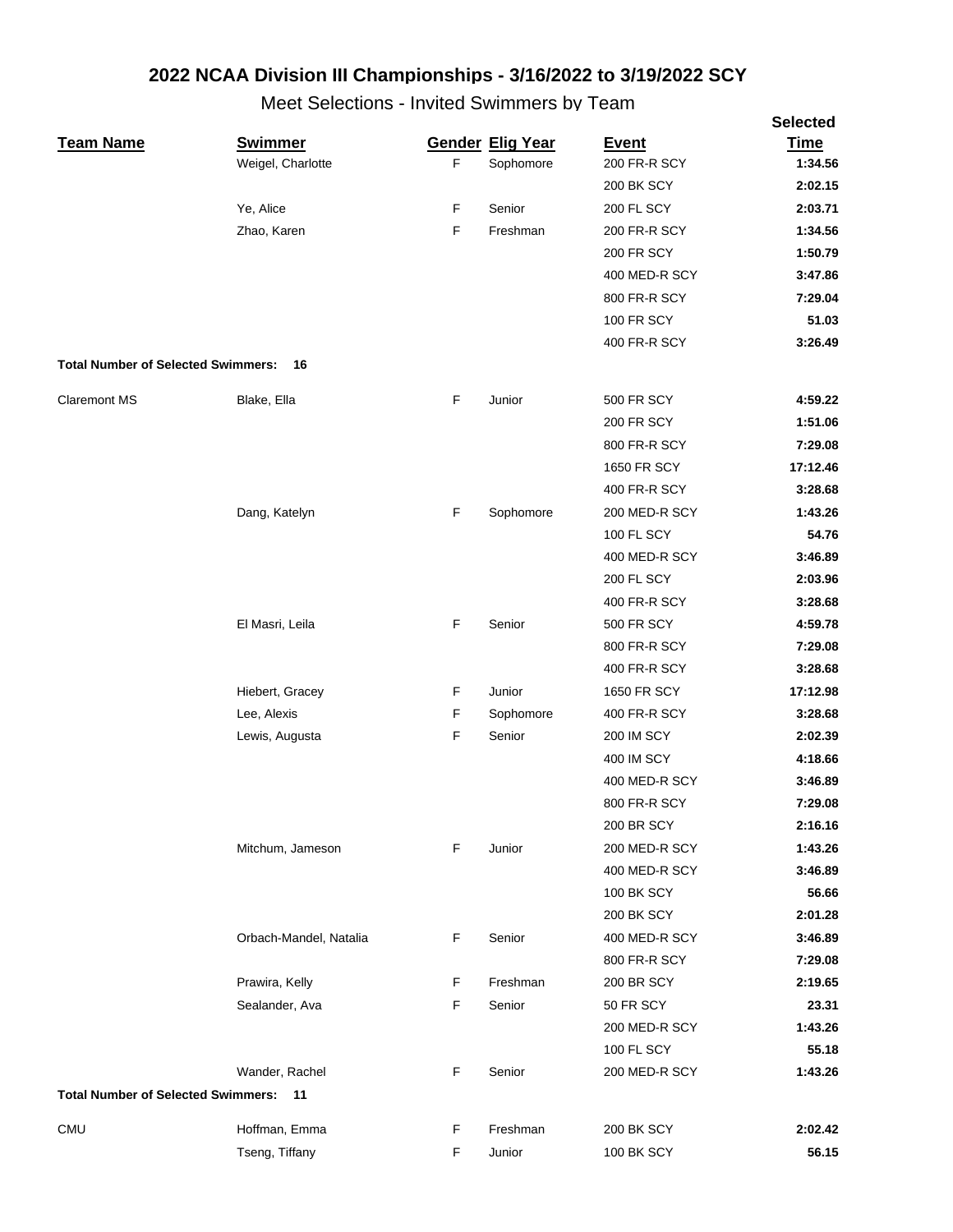|                                           |                         |   |                         |                   | <b>Selected</b> |
|-------------------------------------------|-------------------------|---|-------------------------|-------------------|-----------------|
| <b>Team Name</b>                          | <b>Swimmer</b>          |   | <b>Gender Elig Year</b> | <b>Event</b>      | <b>Time</b>     |
|                                           | Wang, Jia Ying          | F | Junior                  | <b>100 BK SCY</b> | 55.74           |
|                                           |                         |   |                         | 200 BK SCY        | 1:59.98         |
| <b>Total Number of Selected Swimmers:</b> | 3                       |   |                         |                   |                 |
| Colby                                     | Paige, Adeline          | F | Senior                  | 1650 FR SCY       | 17:16.00        |
|                                           | Tolan, Ann              | F | Junior                  | 50 FR SCY         | 23.20           |
|                                           |                         |   |                         | <b>100 FR SCY</b> | 50.99           |
| <b>Total Number of Selected Swimmers:</b> | $\overline{\mathbf{2}}$ |   |                         |                   |                 |
| Colorado College                          | Brush, Kate             | F | Junior                  | <b>200 FL SCY</b> | 2:03.96         |
| <b>Total Number of Selected Swimmers:</b> | $\blacksquare$          |   |                         |                   |                 |
|                                           |                         |   |                         |                   |                 |
| Connecticut                               | Ammon, Vaughn           | F | Junior                  | 800 FR-R SCY      | 7:26.85         |
|                                           |                         |   |                         | 400 FR-R SCY      | 3:26.93         |
|                                           | Ford, Madison           | F | Senior                  | <b>200 FR SCY</b> | 1:50.03         |
|                                           |                         |   |                         | 800 FR-R SCY      | 7:26.85         |
|                                           |                         |   |                         | <b>100 FR SCY</b> | 51.25           |
|                                           |                         |   |                         | 400 FR-R SCY      | 3:26.93         |
|                                           | Higgins, Andrea         | F | Senior                  | <b>100 FL SCY</b> | 55.48           |
|                                           |                         |   |                         | <b>200 FL SCY</b> | 2:02.01         |
|                                           |                         |   |                         | 800 FR-R SCY      | 7:26.85         |
|                                           |                         |   |                         | 400 FR-R SCY      | 3:26.93         |
|                                           | Martin, Abigail         | F | Junior                  | 800 FR-R SCY      | 7:26.85         |
|                                           | Shea, Tiernan           | F | Junior                  | <b>100 BK SCY</b> | 56.37           |
|                                           |                         |   |                         | <b>200 BK SCY</b> | 2:01.21         |
|                                           | Svoboda, Anika          | F | Junior                  | 400 FR-R SCY      | 3:26.93         |
| <b>Total Number of Selected Swimmers:</b> | - 6                     |   |                         |                   |                 |
|                                           |                         |   |                         |                   |                 |
| Denison                                   | Berdelman, Emma         | F | Junior                  | <b>200 FL SCY</b> | 2:03.14         |
|                                           | Cheshire, Annalise      | F | Senior                  | 50 FR SCY         | 23.53           |
|                                           |                         |   |                         | 200 MED-R SCY     | 1:42.15         |
|                                           |                         |   |                         | 200 FR-R SCY      | 1:33.57         |
|                                           |                         |   |                         | 400 MED-R SCY     | 3:43.83         |
|                                           |                         |   |                         | <b>100 BK SCY</b> | 55.16           |
|                                           |                         |   |                         | <b>100 FR SCY</b> | 50.77           |
|                                           |                         |   |                         | 400 FR-R SCY      | 3:23.39         |
|                                           | Crane, Christina        | F | Junior                  | 200 MED-R SCY     | 1:42.15         |
|                                           |                         |   |                         | <b>100 BR SCY</b> | 1:03.47         |
|                                           |                         |   |                         | 200 BR SCY        | 2:20.40         |
|                                           | Culibrk, Tara           | F | Junior                  | 200 FR-R SCY      | 1:33.57         |
|                                           |                         |   |                         | <b>200 FR SCY</b> | 1:50.24         |
|                                           |                         |   |                         | 800 FR-R SCY      | 7:22.84         |
|                                           |                         |   |                         | <b>100 FR SCY</b> | 51.05           |
|                                           |                         |   |                         | 400 FR-R SCY      | 3:23.39         |
|                                           | English, Natalie        | F | Sophomore               | 400 FR-R SCY      | 3:23.39         |
|                                           | Javens, Devin           | F | Senior                  | <b>100 BR SCY</b> | 1:04.08         |
|                                           |                         |   |                         | 200 BR SCY        | 2:19.16         |
|                                           |                         |   |                         |                   |                 |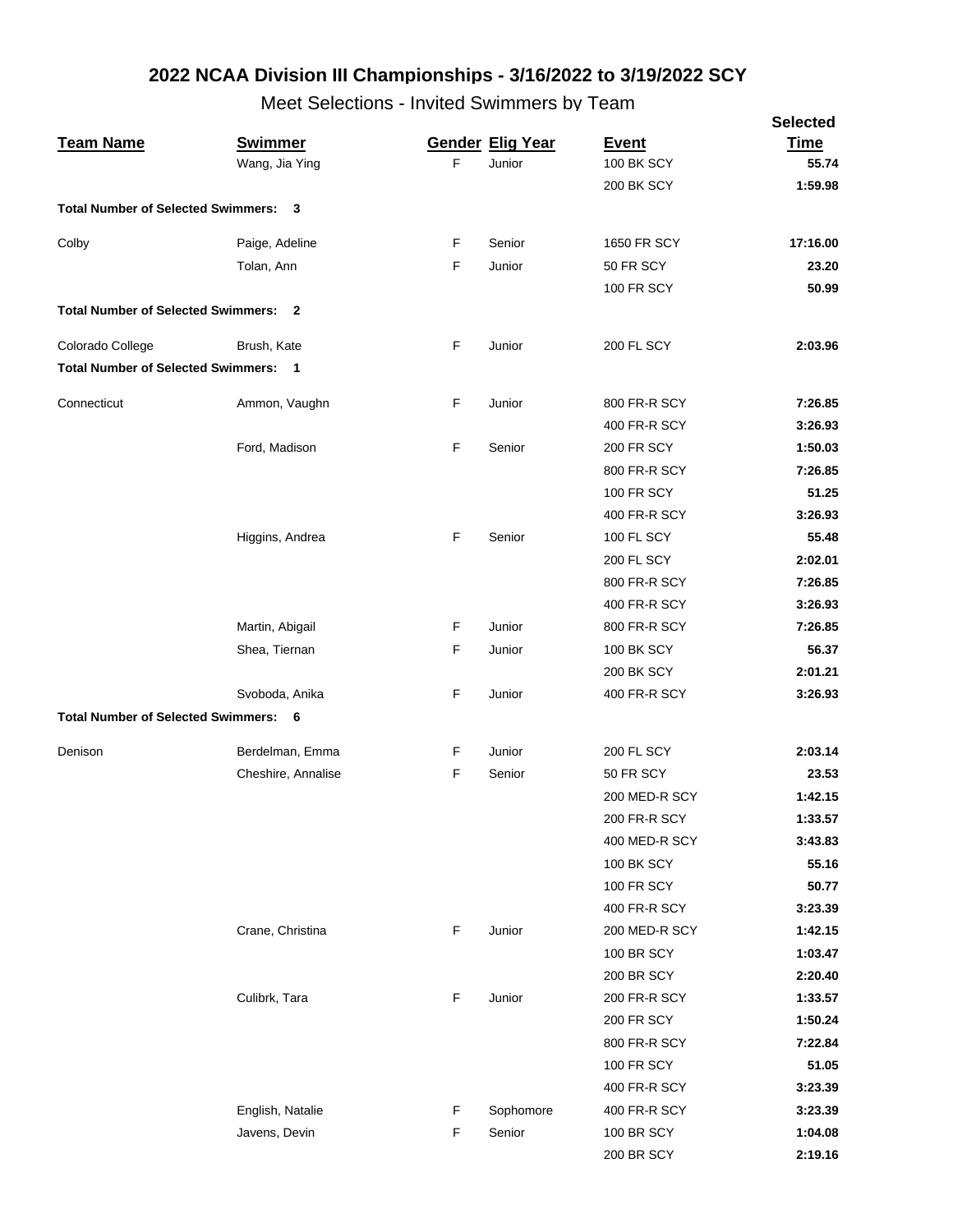|                                           |                   |             |                         |                   | <b>Selected</b> |
|-------------------------------------------|-------------------|-------------|-------------------------|-------------------|-----------------|
| <b>Team Name</b>                          | <b>Swimmer</b>    |             | <b>Gender Elig Year</b> | <b>Event</b>      | <b>Time</b>     |
|                                           | Kacmarek, Grace   | F           | Senior                  | 400 IM SCY        | 4:27.05         |
|                                           | Kadlecik, Grace   | $\mathsf F$ | Freshman                | 200 FR-R SCY      | 1:33.57         |
|                                           | Lantry, Olivia    | $\mathsf F$ | Senior                  | <b>100 BR SCY</b> | 1:04.34         |
|                                           |                   |             |                         | <b>200 BR SCY</b> | 2:20.06         |
|                                           | O'Brien, Alix     | F           | Freshman                | <b>500 FR SCY</b> | 4:53.13         |
|                                           |                   |             |                         | 400 IM SCY        | 4:22.91         |
|                                           |                   |             |                         | 800 FR-R SCY      | 7:22.84         |
|                                           |                   |             |                         | 1650 FR SCY       | 16:47.31        |
|                                           | Pfeufer, Anna     | F           | Freshman                | <b>200 FR SCY</b> | 1:51.01         |
|                                           |                   |             |                         | 400 MED-R SCY     | 3:43.83         |
|                                           |                   |             |                         | 800 FR-R SCY      | 7:22.84         |
|                                           | Pritchett, Emma   | F           | Freshman                | 200 MED-R SCY     | 1:42.15         |
|                                           |                   |             |                         | 100 FL SCY        | 54.57           |
|                                           |                   |             |                         | 400 MED-R SCY     | 3:43.83         |
|                                           |                   |             |                         | <b>200 FL SCY</b> | 2:02.75         |
|                                           | Richner, Lauren   | F           | Freshman                | 50 FR SCY         | 23.51           |
|                                           |                   |             |                         | 200 MED-R SCY     | 1:42.15         |
|                                           |                   |             |                         | 200 FR-R SCY      | 1:33.57         |
|                                           |                   |             |                         | <b>100 BK SCY</b> | 56.23           |
|                                           | Sargent, Savannah | F           | Junior                  | <b>200 IM SCY</b> | 2:05.57         |
|                                           |                   |             |                         | 400 IM SCY        | 4:25.04         |
|                                           | Wisner, Taryn     | F           | Freshman                | <b>500 FR SCY</b> | 4:51.21         |
|                                           |                   |             |                         | <b>200 FR SCY</b> | 1:49.36         |
|                                           |                   |             |                         | 800 FR-R SCY      | 7:22.84         |
|                                           |                   |             |                         | 1650 FR SCY       | 16:48.85        |
|                                           | Witkowski, Tara   | $\mathsf F$ | Sophomore               | <b>500 FR SCY</b> | 4:51.39         |
|                                           |                   |             |                         | 400 IM SCY        | 4:26.53         |
|                                           |                   |             |                         | 1650 FR SCY       | 16:48.89        |
|                                           | Wright, Esme      | F           | Sophomore               | <b>200 IM SCY</b> | 2:03.76         |
|                                           |                   |             |                         | 400 IM SCY        | 4:23.09         |
|                                           |                   |             |                         | 400 MED-R SCY     | 3:43.83         |
|                                           |                   |             |                         | <b>200 BR SCY</b> | 2:19.95         |
|                                           |                   |             |                         | 400 FR-R SCY      | 3:23.39         |
|                                           | Young, Lauren     | F           | Junior                  | 50 FR SCY         | 23.53           |
| <b>Total Number of Selected Swimmers:</b> | 18                |             |                         |                   |                 |
|                                           |                   |             |                         |                   |                 |
| Emory                                     | Arwood, Fiona     | F           | Sophomore               | <b>200 IM SCY</b> | 2:05.64         |
|                                           |                   |             |                         | <b>100 BR SCY</b> | 1:04.05         |
|                                           |                   |             |                         | 200 BR SCY        | 2:16.97         |
|                                           | Bates, Eden       | F           | Senior                  | 200 MED-R SCY     | 1:40.37         |
|                                           |                   |             |                         | 400 MED-R SCY     | 3:40.63         |
|                                           |                   |             |                         | <b>100 BR SCY</b> | 1:02.91         |
|                                           |                   |             |                         | 200 BR SCY        | 2:18.39         |
|                                           | Byers, Sarah      | F           | Senior                  | <b>200 IM SCY</b> | 2:05.68         |
|                                           |                   |             |                         | 400 IM SCY        | 4:24.86         |
|                                           |                   |             |                         | 200 BR SCY        | 2:18.89         |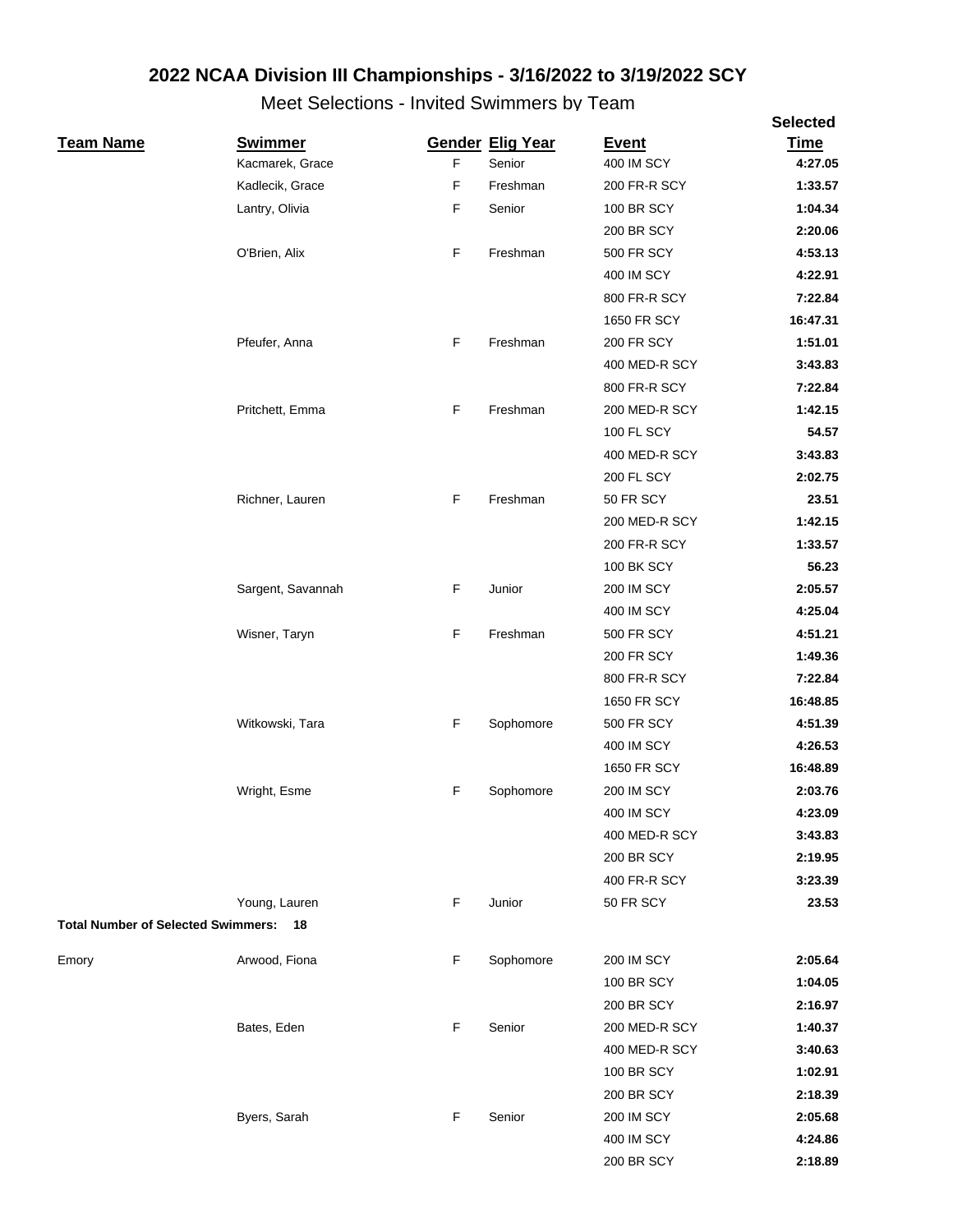|                  |                    |             |                         |                   | <b>Selected</b>  |
|------------------|--------------------|-------------|-------------------------|-------------------|------------------|
| <u>Team Name</u> | <b>Swimmer</b>     |             | <b>Gender Elig Year</b> | <b>Event</b>      | <b>Time</b>      |
|                  | Chatoor, Jada      | F           | Freshman                | 1650 FR SCY       | 17:11.69         |
|                  | Chinn, Cailen      | F           | Senior                  | <b>200 FR SCY</b> | 1:51.73          |
|                  |                    |             |                         | 800 FR-R SCY      | 7:26.98          |
|                  |                    |             |                         | <b>100 FR SCY</b> | 50.98            |
|                  |                    |             |                         | 400 FR-R SCY      | 3:22.73          |
|                  | Dixon, Alexandra   | F           | Senior                  | 200 FL SCY        | 2:02.85          |
|                  | Donovan, Sloane    | F           | Sophomore               | 1650 FR SCY       | 17:09.94         |
|                  | Hancock, Clio      | F           | Senior                  | <b>200 IM SCY</b> | 2:02.44          |
|                  |                    |             |                         | 400 IM SCY        | 4:21.99          |
|                  |                    |             |                         | 200 FL SCY        | 2:01.23          |
|                  | Helm, Penelope     | F           | Sophomore               | 500 FR SCY        | 4:55.70          |
|                  |                    |             |                         | 200 FR SCY        | 1:51.76          |
|                  |                    |             |                         | 800 FR-R SCY      | 7:26.98          |
|                  | Jungers, Megan     | $\mathsf F$ | Sophomore               | 200 MED-R SCY     | 1:40.37          |
|                  |                    |             |                         | 100 FL SCY        | 54.58            |
|                  |                    |             |                         | 400 MED-R SCY     | 3:40.63          |
|                  |                    |             |                         | <b>100 BK SCY</b> | 54.10            |
|                  |                    |             |                         | 200 BK SCY        | 1:57.66          |
|                  | Kass, Samantha     | F           | Junior                  | 50 FR SCY         | 23.36            |
|                  |                    |             |                         | 200 FR-R SCY      | 1:31.74          |
|                  |                    |             |                         | <b>100 FR SCY</b> | 50.73            |
|                  |                    |             |                         | 400 FR-R SCY      | 3:22.73          |
|                  | Leone, Taylor      | F           | Senior                  | 50 FR SCY         | 22.97            |
|                  |                    |             |                         | 200 MED-R SCY     | 1:40.37          |
|                  |                    |             |                         | 200 FR-R SCY      | 1:31.74          |
|                  |                    |             |                         | 100 FL SCY        | 54.20            |
|                  |                    |             |                         | 400 MED-R SCY     | 3:40.63          |
|                  |                    |             |                         | <b>100 FR SCY</b> | 50.67            |
|                  |                    |             |                         | 400 FR-R SCY      | 3:22.73          |
|                  | Ma, Leaya          | F           | Sophomore               | 100 BK SCY        | 56.51            |
|                  |                    |             |                         | 200 BK SCY        | 2:01.58          |
|                  | Macmillan, Allison | F           | Junior                  | 400 IM SCY        | 4:24.63          |
|                  | Maki, Caroline     | F           | Junior                  | 50 FR SCY         | 23.10            |
|                  |                    |             |                         | 200 MED-R SCY     | 1:40.37          |
|                  |                    |             |                         | 200 FR-R SCY      | 1:31.74          |
|                  |                    |             |                         | 100 FL SCY        | 55.70            |
|                  |                    |             |                         | 400 MED-R SCY     | 3:40.63          |
|                  |                    |             |                         | <b>100 FR SCY</b> | 50.35            |
|                  |                    |             |                         |                   |                  |
|                  |                    | F           | Junior                  | 400 FR-R SCY      | 3:22.73<br>55.51 |
|                  | Sowards, Savannah  |             |                         | 100 FL SCY        |                  |
|                  |                    |             |                         | <b>100 BK SCY</b> | 55.92            |
|                  |                    |             |                         | 200 BK SCY        | 2:01.38          |
|                  | Uerling, Josephine | F           | Senior                  | 200 FR SCY        | 1:51.50          |
|                  |                    |             |                         | 800 FR-R SCY      | 7:26.98          |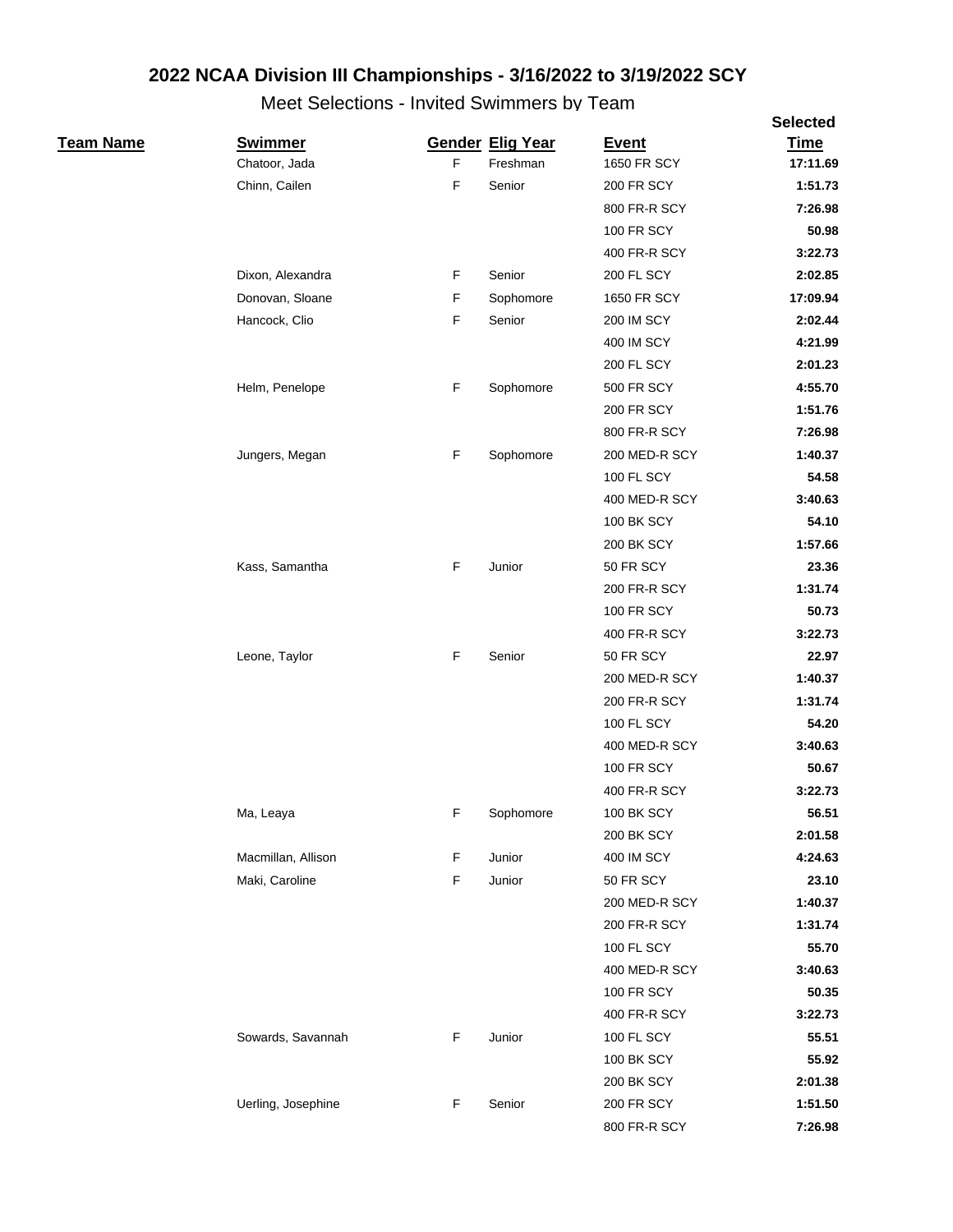|                                             |                           |   |                         |                   | <b>Selected</b> |
|---------------------------------------------|---------------------------|---|-------------------------|-------------------|-----------------|
| <b>Team Name</b>                            | <b>Swimmer</b>            |   | <b>Gender Elig Year</b> | <b>Event</b>      | <b>Time</b>     |
|                                             | Walker, Zoe               | F | Senior                  | 200 FR-R SCY      | 1:31.74         |
|                                             |                           |   |                         | <b>100 BR SCY</b> | 1:03.14         |
| <b>Total Number of Selected Swimmers:</b>   | 18                        |   |                         |                   |                 |
| Gustavus                                    | Hofstede, Ellen           | F | Junior                  | 50 FR SCY         | 23.21           |
|                                             |                           |   |                         | 200 FR-R SCY      | 1:33.56         |
|                                             |                           |   |                         | <b>100 FR SCY</b> | 50.10           |
|                                             |                           |   |                         | 400 FR-R SCY      | 3:27.81         |
|                                             | Isaacson, Marit           | F | Freshman                | 200 FR-R SCY      | 1:33.56         |
|                                             |                           |   |                         | 400 FR-R SCY      | 3:27.81         |
|                                             | Peterson, Lucy            | F | Sophomore               | 200 FR-R SCY      | 1:33.56         |
|                                             |                           |   |                         | 400 FR-R SCY      | 3:27.81         |
|                                             | Yartz, Abigail            | F | Junior                  | 200 FR-R SCY      | 1:33.56         |
|                                             |                           |   |                         | 400 FR-R SCY      | 3:27.81         |
| <b>Total Number of Selected Swimmers: 4</b> |                           |   |                         |                   |                 |
| Hamilton                                    | Karlson, Samantha         | F | Junior                  | 50 FR SCY         | 23.55           |
|                                             |                           |   |                         | <b>100 FR SCY</b> | 50.72           |
| <b>Total Number of Selected Swimmers: 1</b> |                           |   |                         |                   |                 |
| Hope College                                | Kerkman, Alyssa           | F | Junior                  | 200 MED-R SCY     | 1:43.12         |
|                                             |                           |   |                         | 400 MED-R SCY     | 3:46.85         |
|                                             | Kraus, Sara               | F | Freshman                | <b>200 IM SCY</b> | 2:03.55         |
|                                             |                           |   |                         | 200 MED-R SCY     | 1:43.12         |
|                                             |                           |   |                         | 400 MED-R SCY     | 3:46.85         |
|                                             |                           |   |                         | <b>100 BK SCY</b> | 55.58           |
|                                             |                           |   |                         | 800 FR-R SCY      | 7:36.58         |
|                                             |                           |   |                         | <b>200 BK SCY</b> | 1:58.60         |
|                                             | Schaefer, Emma            | F | 5th Year Senior         | <b>200 IM SCY</b> | 2:04.66         |
|                                             |                           |   |                         | 200 MED-R SCY     | 1:43.12         |
|                                             |                           |   |                         | 400 MED-R SCY     | 3:46.85         |
|                                             |                           |   |                         | <b>100 BR SCY</b> | 1:03.89         |
|                                             |                           |   |                         | 800 FR-R SCY      | 7:36.58         |
|                                             | Tessin, Madeline          | F | Sophomore               | 200 MED-R SCY     | 1:43.12         |
|                                             | Weedon, Katherine         | F | Freshman                | 800 FR-R SCY      | 7:36.58         |
|                                             | Wesolek, Delaney          | F | Sophomore               | 400 MED-R SCY     | 3:46.85         |
|                                             |                           |   |                         | 800 FR-R SCY      | 7:36.58         |
| <b>Total Number of Selected Swimmers: 6</b> |                           |   |                         |                   |                 |
| <b>Illinois Tech</b>                        | Burrill, Megan            | F | Senior                  | <b>200 FL SCY</b> | 2:03.68         |
| <b>Total Number of Selected Swimmers:</b>   | $\blacksquare$            |   |                         |                   |                 |
|                                             |                           |   |                         |                   |                 |
| <b>IWU</b>                                  | Gilbert, Ellen            | F | Senior                  | 200 FL SCY        | 2:03.08         |
| <b>Total Number of Selected Swimmers:</b>   | $\overline{\phantom{0}}$  |   |                         |                   |                 |
| Johns Hopkins                               | Alicea-Jorgensen, Kristen | F | Senior                  | 50 FR SCY         | 23.39           |
|                                             |                           |   |                         | 200 MED-R SCY     | 1:43.33         |
|                                             |                           |   |                         | 200 FR-R SCY      | 1:34.37         |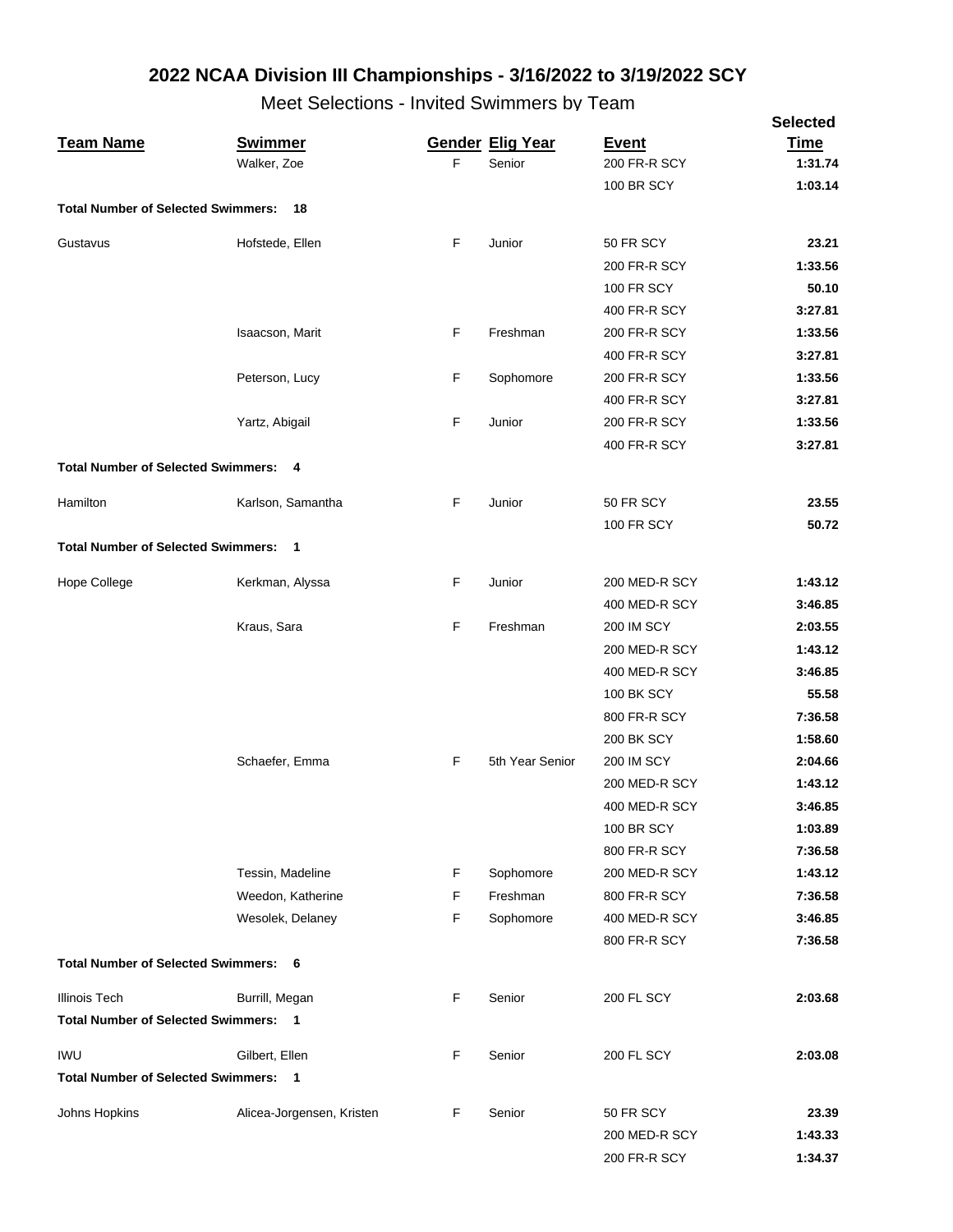|                                           |                    |    |                         |                   | <b>Selected</b> |
|-------------------------------------------|--------------------|----|-------------------------|-------------------|-----------------|
| <b>Team Name</b>                          | <b>Swimmer</b>     |    | <b>Gender Elig Year</b> | <b>Event</b>      | <b>Time</b>     |
|                                           | Cornish, Kristin   | F. | Freshman                | <b>500 FR SCY</b> | 4:52.36         |
|                                           |                    |    |                         | <b>200 FR SCY</b> | 1:50.24         |
|                                           |                    |    |                         | 800 FR-R SCY      | 7:25.80         |
|                                           |                    |    |                         | 1650 FR SCY       | 16:48.94        |
|                                           | Cortez, Cecilia    | F  | Junior                  | 200 MED-R SCY     | 1:43.33         |
|                                           |                    |    |                         | 200 FR-R SCY      | 1:34.37         |
|                                           |                    |    |                         | <b>100 BK SCY</b> | 56.28           |
|                                           | Davis, Emerson     | F  | Junior                  | 400 MED-R SCY     | 3:46.92         |
|                                           | Dohrman, Joanna    | F  | Sophomore               | 1650 FR SCY       | 17:05.82        |
|                                           | Fan, Anni          | F  | Sophomore               | 200 MED-R SCY     | 1:43.33         |
|                                           | Girgenti, Sophia   | F  | Senior                  | 200 FR-R SCY      | 1:34.37         |
|                                           |                    |    |                         | 400 FR-R SCY      | 3:27.44         |
|                                           | Higgins, Makenzie  | F  | Sophomore               | 800 FR-R SCY      | 7:25.80         |
|                                           | Lipkin, Elaine     | F  | Senior                  | <b>500 FR SCY</b> | 4:59.27         |
|                                           |                    |    |                         | 400 IM SCY        | 4:24.79         |
|                                           |                    |    |                         | <b>200 FL SCY</b> | 2:03.75         |
|                                           | Liu, Michelle      | F  | Freshman                | 200 FR-R SCY      | 1:34.37         |
|                                           |                    |    |                         | <b>200 FR SCY</b> | 1:51.24         |
|                                           |                    |    |                         | 400 MED-R SCY     | 3:46.92         |
|                                           |                    |    |                         | 800 FR-R SCY      | 7:25.80         |
|                                           |                    |    |                         | 400 FR-R SCY      | 3:27.44         |
|                                           | Okubo, Sydney      | F  | Senior                  | 400 MED-R SCY     | 3:46.92         |
|                                           |                    |    |                         | <b>100 BK SCY</b> | 55.86           |
|                                           |                    |    |                         | <b>200 BK SCY</b> | 2:01.38         |
|                                           | Overbey, Katherine | F  | Junior                  | <b>200 BR SCY</b> | 2:18.80         |
|                                           | Roche, Cameron     | F  | Sophomore               | <b>100 BK SCY</b> | 56.34           |
|                                           |                    |    |                         | <b>200 BK SCY</b> | 2:00.35         |
|                                           | Rohovit, Taylor    | F  | Freshman                | 200 MED-R SCY     | 1:43.33         |
|                                           |                    |    |                         | <b>400 IM SCY</b> | 4:25.10         |
|                                           |                    |    |                         | 400 MED-R SCY     | 3:46.92         |
|                                           |                    |    |                         | <b>100 BR SCY</b> | 1:03.00         |
|                                           |                    |    |                         | <b>200 BR SCY</b> | 2:16.24         |
|                                           |                    |    |                         | 400 FR-R SCY      | 3:27.44         |
|                                           | Susil, Meghan      | F  | Freshman                | <b>500 FR SCY</b> | 4:57.46         |
|                                           |                    |    |                         | 800 FR-R SCY      | 7:25.80         |
|                                           |                    |    |                         | 400 FR-R SCY      | 3:27.44         |
| <b>Total Number of Selected Swimmers:</b> | 15                 |    |                         |                   |                 |
| Kenyon                                    | Alexy, Kate        | F  | Senior                  | <b>100 BK SCY</b> | 56.37           |
|                                           | Axas, Anna         | F  | Junior                  | <b>200 IM SCY</b> | 2:05.46         |
|                                           |                    |    |                         | 200 FL SCY        | 2:02.51         |
|                                           |                    |    |                         | 800 FR-R SCY      | 7:24.59         |
|                                           | Bowling, Kira      | F  | Junior                  | 1650 FR SCY       | 17:03.03        |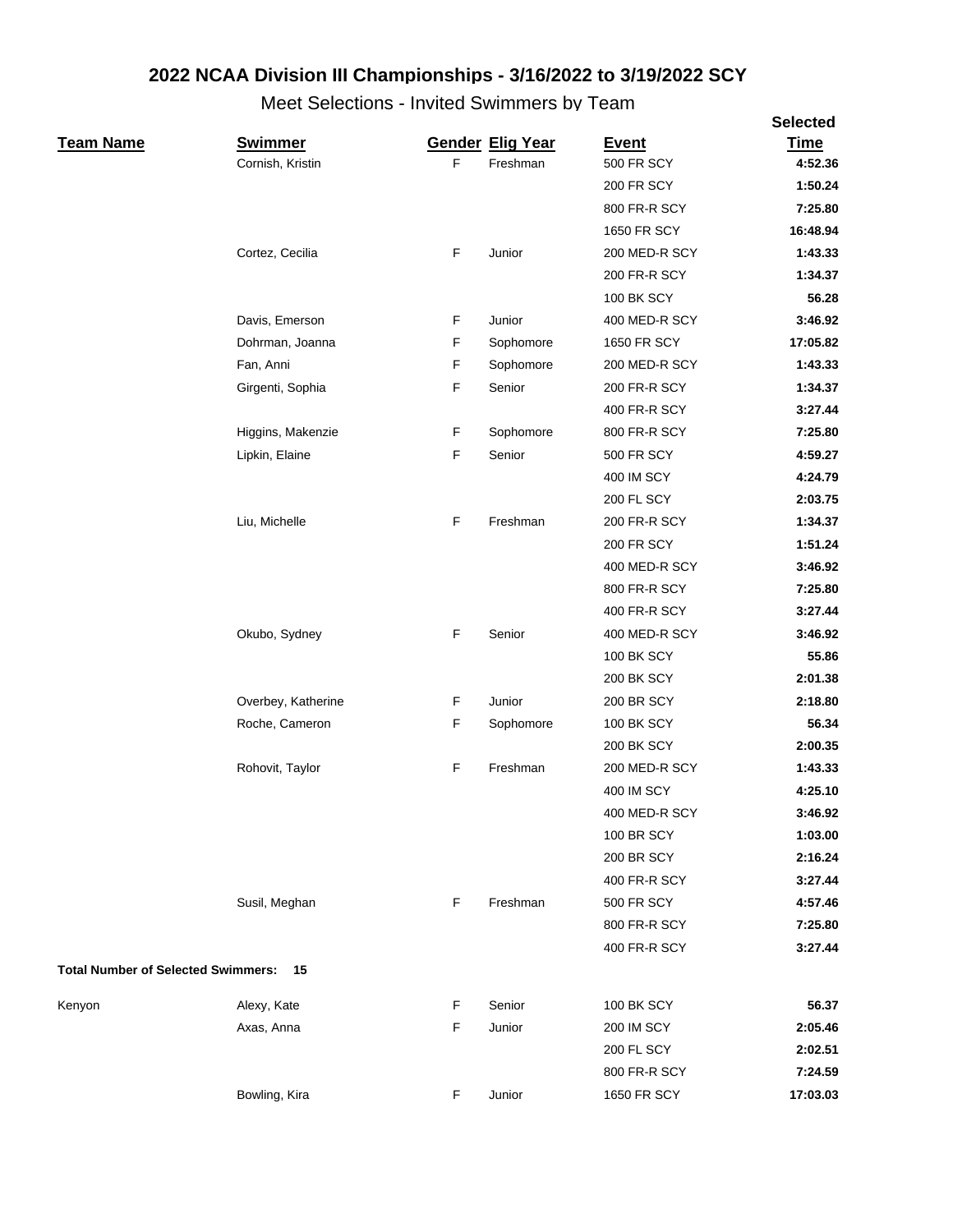|                  |                  |   |                         |                   | <b>Selected</b> |
|------------------|------------------|---|-------------------------|-------------------|-----------------|
| <u>Team Name</u> | <b>Swimmer</b>   |   | <b>Gender Elig Year</b> | <b>Event</b>      | <b>Time</b>     |
|                  | Fadely, Jennah   | F | Freshman                | <b>200 IM SCY</b> | 2:03.28         |
|                  |                  |   |                         | 200 MED-R SCY     | 1:41.82         |
|                  |                  |   |                         | 400 MED-R SCY     | 3:39.77         |
|                  |                  |   |                         | <b>100 BR SCY</b> | 1:01.37         |
|                  |                  |   |                         | 200 BR SCY        | 2:17.08         |
|                  | Ford, Celia      | F | Freshman                | 200 MED-R SCY     | 1:41.82         |
|                  |                  |   |                         | 100 FL SCY        | 55.77           |
|                  |                  |   |                         | 200 FL SCY        | 2:04.34         |
|                  | Geboy, Sydney    | F | Freshman                | 50 FR SCY         | 23.53           |
|                  |                  |   |                         | 200 FR-R SCY      | 1:31.04         |
|                  |                  |   |                         | <b>200 FR SCY</b> | 1:50.82         |
|                  |                  |   |                         | 800 FR-R SCY      | 7:24.59         |
|                  |                  |   |                         | 400 FR-R SCY      | 3:21.65         |
|                  | Hart, Crile      | F | Senior                  | <b>200 IM SCY</b> | 1:59.30         |
|                  |                  |   |                         | 200 FR-R SCY      | 1:31.04         |
|                  |                  |   |                         | 100 FL SCY        | 53.40           |
|                  |                  |   |                         | 400 MED-R SCY     | 3:39.77         |
|                  |                  |   |                         | 800 FR-R SCY      | 7:24.59         |
|                  |                  |   |                         | 200 BK SCY        | 1:57.62         |
|                  |                  |   |                         | 400 FR-R SCY      | 3:21.65         |
|                  | Herrera, Jordan  | F | Freshman                | 400 IM SCY        | 4:27.74         |
|                  | Hoffman, Sarah   | F | Sophomore               | 500 FR SCY        | 4:58.32         |
|                  |                  |   |                         | 200 FR SCY        | 1:51.43         |
|                  |                  |   |                         | 800 FR-R SCY      | 7:24.59         |
|                  |                  |   |                         | 1650 FR SCY       | 17:12.32        |
|                  | McCallie, Sydney | F | Sophomore               | 400 IM SCY        | 4:24.34         |
|                  | Mirus, Emmerson  | F | Senior                  | 50 FR SCY         | 23.10           |
|                  |                  |   |                         | 200 MED-R SCY     | 1:41.82         |
|                  |                  |   |                         | 200 FR-R SCY      | 1:31.04         |
|                  |                  |   |                         | 400 MED-R SCY     | 3:39.77         |
|                  |                  |   |                         | <b>100 FR SCY</b> | 50.29           |
|                  |                  |   |                         | 400 FR-R SCY      | 3:21.65         |
|                  | Schmitz, Sophia  | F | Sophomore               | 400 IM SCY        | 4:25.61         |
|                  | Smith, Olivia    | F | Junior                  | 200 MED-R SCY     | 1:41.82         |
|                  |                  |   |                         | 400 MED-R SCY     | 3:39.77         |
|                  |                  |   |                         | <b>100 BK SCY</b> | 54.71           |
|                  |                  |   |                         | 200 BK SCY        | 2:00.41         |
|                  | Wei, Gabrielle   | F | Freshman                | 400 IM SCY        | 4:23.93         |
|                  |                  |   |                         | 100 BR SCY        | 1:02.83         |
|                  |                  |   |                         | 200 BR SCY        | 2:13.27         |
|                  | White, Alexandra | F | Junior                  | 50 FR SCY         | 23.12           |
|                  |                  |   |                         | 200 FR-R SCY      | 1:31.04         |
|                  |                  |   |                         | <b>100 FR SCY</b> | 50.97           |
|                  |                  |   |                         | 400 FR-R SCY      | 3:21.65         |
|                  |                  |   |                         |                   |                 |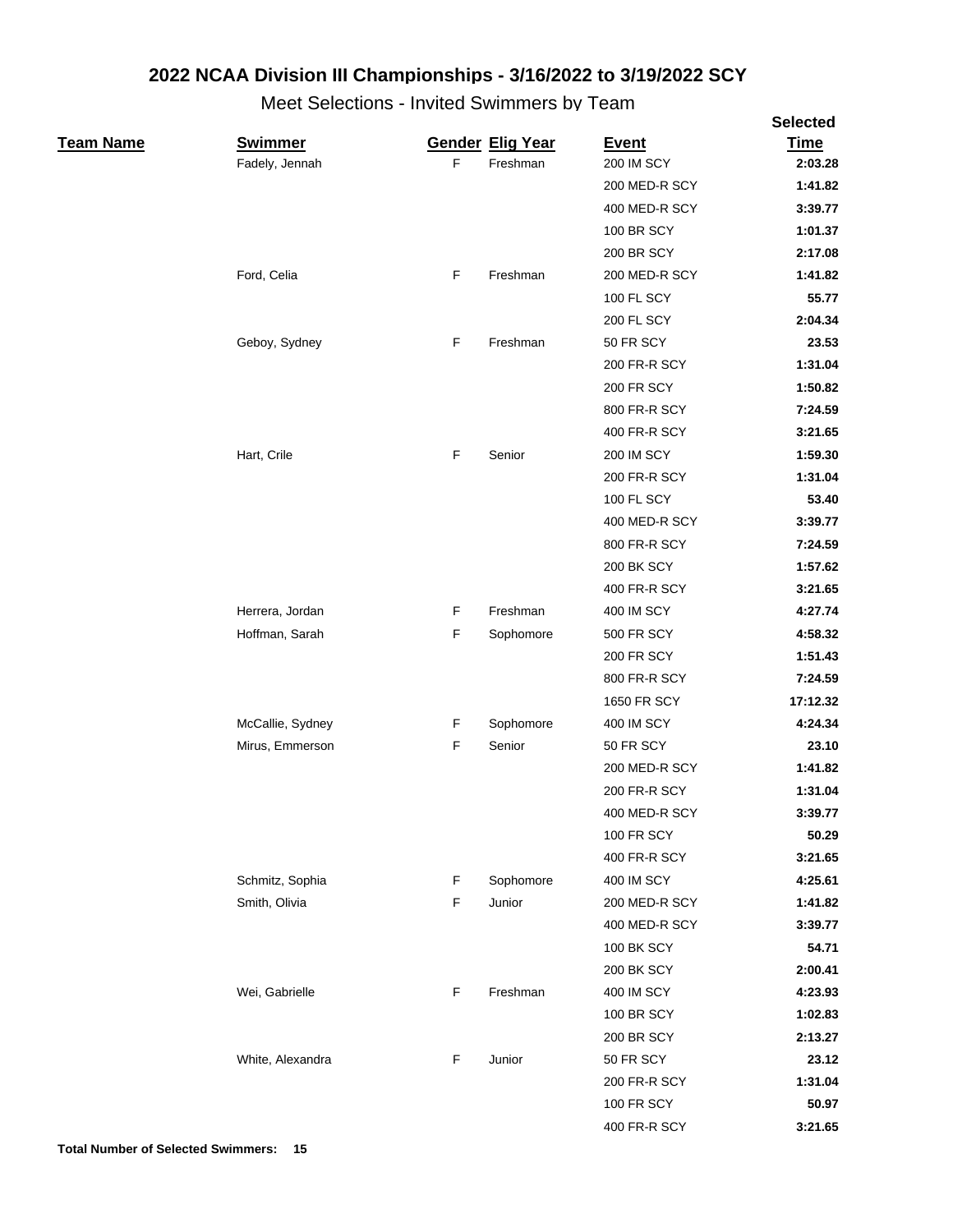|                                      |                                    |   |                                   |                                   | <b>Selected</b>        |
|--------------------------------------|------------------------------------|---|-----------------------------------|-----------------------------------|------------------------|
| <u>Team Name</u><br>Lycoming         | <b>Swimmer</b><br>Brown, Katherine | F | <b>Gender Elig Year</b><br>Junior | <b>Event</b><br><b>100 BR SCY</b> | <b>Time</b><br>1:03.88 |
| Total Number of Selected Swimmers: 1 |                                    |   |                                   |                                   |                        |
|                                      |                                    |   |                                   |                                   |                        |
| Mary Washington                      | Brooks, Kinsey                     | F | Sophomore                         | <b>200 IM SCY</b>                 | 2:01.49                |
|                                      |                                    |   |                                   | <b>100 BR SCY</b>                 | 1:01.91                |
|                                      |                                    |   |                                   | <b>200 BR SCY</b>                 | 2:16.24                |
| Total Number of Selected Swimmers: 1 |                                    |   |                                   |                                   |                        |
| Middlebury                           | Caddeau, Isabella                  | F | Freshman                          | 200 MED-R SCY                     | 1:44.19                |
|                                      | Gantt, Courtney                    | F | Senior                            | 200 MED-R SCY                     | 1:44.19                |
|                                      | Katz, Chloe                        | F | Freshman                          | <b>500 FR SCY</b>                 | 4:55.94                |
|                                      | McKean, Madeline                   | F | Senior                            | 200 MED-R SCY                     | 1:44.19                |
|                                      | Wander, Hannah                     | F | Senior                            | 200 MED-R SCY                     | 1:44.19                |
|                                      |                                    |   |                                   | <b>200 BR SCY</b>                 | 2:20.50                |
| Total Number of Selected Swimmers: 5 |                                    |   |                                   |                                   |                        |
| MIT                                  |                                    | F |                                   |                                   |                        |
|                                      | Augustyn, Kate                     |   | Freshman                          | <b>200 IM SCY</b>                 | 2:01.96                |
|                                      |                                    |   |                                   | 200 MED-R SCY                     | 1:41.01<br>4:23.55     |
|                                      |                                    |   |                                   | 400 IM SCY<br>400 MED-R SCY       | 3:42.64                |
|                                      |                                    |   |                                   | 800 FR-R SCY                      | 7:30.80                |
|                                      |                                    |   |                                   | <b>200 BK SCY</b>                 | 1:59.16                |
|                                      |                                    |   |                                   | 400 FR-R SCY                      | 3:25.37                |
|                                      | Bjornstad, Lindsey                 | F | Senior                            | 200 FR-R SCY                      | 1:34.21                |
|                                      |                                    |   |                                   | 400 MED-R SCY                     | 3:42.64                |
|                                      |                                    |   |                                   | 800 FR-R SCY                      | 7:30.80                |
|                                      |                                    |   |                                   | 400 FR-R SCY                      | 3:25.37                |
|                                      | Chen, Edenna                       | F | Junior                            | <b>200 IM SCY</b>                 | 2:04.91                |
|                                      |                                    |   |                                   | 200 MED-R SCY                     | 1:41.01                |
|                                      |                                    |   |                                   | 400 MED-R SCY                     | 3:42.64                |
|                                      |                                    |   |                                   | 100 BR SCY                        | 1:00.43                |
|                                      |                                    |   |                                   | 200 BR SCY                        | 2:15.33                |
|                                      |                                    |   |                                   | 400 FR-R SCY                      | 3:25.37                |
|                                      | Chun, Sydney                       | F | Sophomore                         | <b>200 IM SCY</b>                 | 2:05.27                |
|                                      |                                    |   |                                   | 400 MED-R SCY                     | 3:42.64                |
|                                      |                                    |   |                                   | 200 FL SCY                        | 2:03.94                |
|                                      | Griffin, Mirielle                  | F | Freshman                          | 800 FR-R SCY                      | 7:30.80                |
|                                      | McGrath, Olivia                    | F | Senior                            | 200 MED-R SCY                     | 1:41.01                |
|                                      |                                    |   |                                   | 200 FR-R SCY                      | 1:34.21                |
|                                      |                                    |   |                                   | 100 FL SCY                        | 55.79                  |
|                                      |                                    |   |                                   | 400 FR-R SCY                      | 3:25.37                |
|                                      | Rosado, Laura                      | F | Senior                            | 200 FR-R SCY                      | 1:34.21                |
|                                      |                                    |   |                                   | 800 FR-R SCY                      | 7:30.80                |
|                                      |                                    |   |                                   | 200 BK SCY                        | 2:01.65                |
|                                      | Wen, Melody                        | F | Sophomore                         | 200 MED-R SCY                     | 1:41.01                |
|                                      |                                    |   |                                   | 200 FR-R SCY                      | 1:34.21                |
|                                      |                                    |   |                                   |                                   |                        |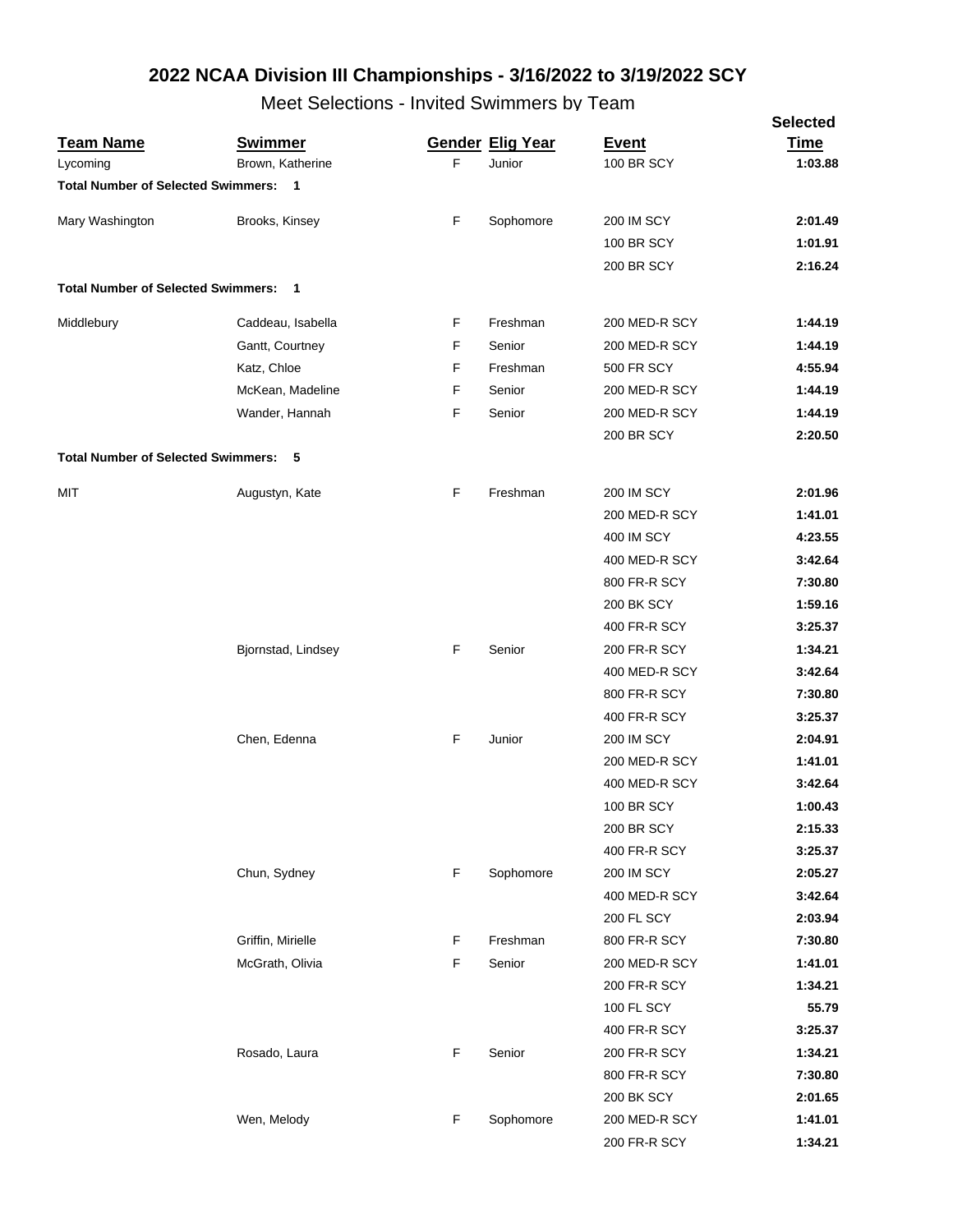Meet Selections - Invited Swimmers by Team

|                                             |                     |    |                         |                   | <b>Selected</b> |
|---------------------------------------------|---------------------|----|-------------------------|-------------------|-----------------|
| <b>Team Name</b>                            | <b>Swimmer</b>      |    | <b>Gender Elig Year</b> | <b>Event</b>      | <b>Time</b>     |
|                                             | Yang, Iris          | F. | Freshman                | 100 BK SCY        | 56.82           |
| <b>Total Number of Selected Swimmers: 9</b> |                     |    |                         |                   |                 |
| Nazareth                                    | Robey, Taylor       | F  | 5th Year Senior         | 50 FR SCY         | 22.79           |
|                                             |                     |    |                         | <b>100 FR SCY</b> | 50.54           |
| <b>Total Number of Selected Swimmers:</b>   | $\overline{1}$      |    |                         |                   |                 |
| <b>NYU</b>                                  | Basil, Georgia      | F  | Freshman                | 400 IM SCY        | 4:27.96         |
|                                             | Brodnick, Ashley    | F  | Senior                  | 1650 FR SCY       | 17:01.56        |
|                                             | Brosvik, Isabella   | F  | Junior                  | 100 FL SCY        | 55.63           |
|                                             |                     |    |                         | 400 MED-R SCY     | 3:47.66         |
|                                             | Choi, Rebecca       | F  | Senior                  | 200 MED-R SCY     | 1:44.57         |
|                                             | Flynn, Jessica      | F  | Junior                  | 200 MED-R SCY     | 1:44.57         |
|                                             |                     |    |                         | 200 FR-R SCY      | 1:33.94         |
|                                             |                     |    |                         | 400 MED-R SCY     | 3:47.66         |
|                                             |                     |    |                         | <b>100 BK SCY</b> | 53.95           |
|                                             |                     |    |                         | 800 FR-R SCY      | 7:31.34         |
|                                             |                     |    |                         | <b>100 FR SCY</b> | 51.22           |
|                                             |                     |    |                         | 400 FR-R SCY      | 3:27.04         |
|                                             | Gjerde, Caroline    | F  | Sophomore               | <b>200 BK SCY</b> | 2:01.93         |
|                                             | Kouznetsova, Nikita | F  | Senior                  | 200 MED-R SCY     | 1:44.57         |
|                                             |                     |    |                         | 200 FR-R SCY      | 1:33.94         |
|                                             |                     |    |                         | 400 MED-R SCY     | 3:47.66         |
|                                             |                     |    |                         | <b>200 BK SCY</b> | 2:02.81         |
|                                             |                     |    |                         | 400 FR-R SCY      | 3:27.04         |
|                                             | Lefauve, Jolie      | F  | Sophomore               | 200 MED-R SCY     | 1:44.57         |
|                                             |                     |    |                         | 400 MED-R SCY     | 3:47.66         |
|                                             | Ma, Emily           | F  | Sophomore               | <b>100 BK SCY</b> | 56.41           |
|                                             | Marshall, Caitlin   | F  | Freshman                | <b>500 FR SCY</b> | 4:55.93         |
|                                             |                     |    |                         | <b>200 FL SCY</b> | 2:00.88         |
|                                             | McAllister, Maia    | F  | Sophomore               | 200 FR-R SCY      | 1:33.94         |
|                                             |                     |    |                         | 400 FR-R SCY      | 3:27.04         |
|                                             | McEvoy, Leydn       | F  | Sophomore               | 500 FR SCY        | 4:56.43         |
|                                             |                     |    |                         | 800 FR-R SCY      | 7:31.34         |
|                                             | Oldham, Isabel      | F  | Freshman                | 200 FR-R SCY      | 1:33.94         |
|                                             |                     |    |                         | 400 FR-R SCY      | 3:27.04         |
|                                             | SAXOD, Candice      | F  | Sophomore               | <b>200 IM SCY</b> | 2:04.16         |
|                                             | Sosnowski, Julianna | F  | Freshman                | <b>200 IM SCY</b> | 2:04.62         |
|                                             |                     |    |                         | 400 IM SCY        | 4:25.57         |
|                                             |                     |    |                         | 800 FR-R SCY      | 7:31.34         |
|                                             | Torres, Gabriella   | F  | Junior                  | 800 FR-R SCY      | 7:31.34         |
| <b>Total Number of Selected Swimmers:</b>   | 16                  |    |                         |                   |                 |
|                                             |                     |    |                         |                   |                 |
| Pacific Lutheran                            | Ordaz, Jessica      | F  | Sophomore               | <b>200 IM SCY</b> | 2:04.38         |
|                                             |                     |    |                         | 100 FL SCY        | 55.58           |

**Total Number of Selected Swimmers: 1**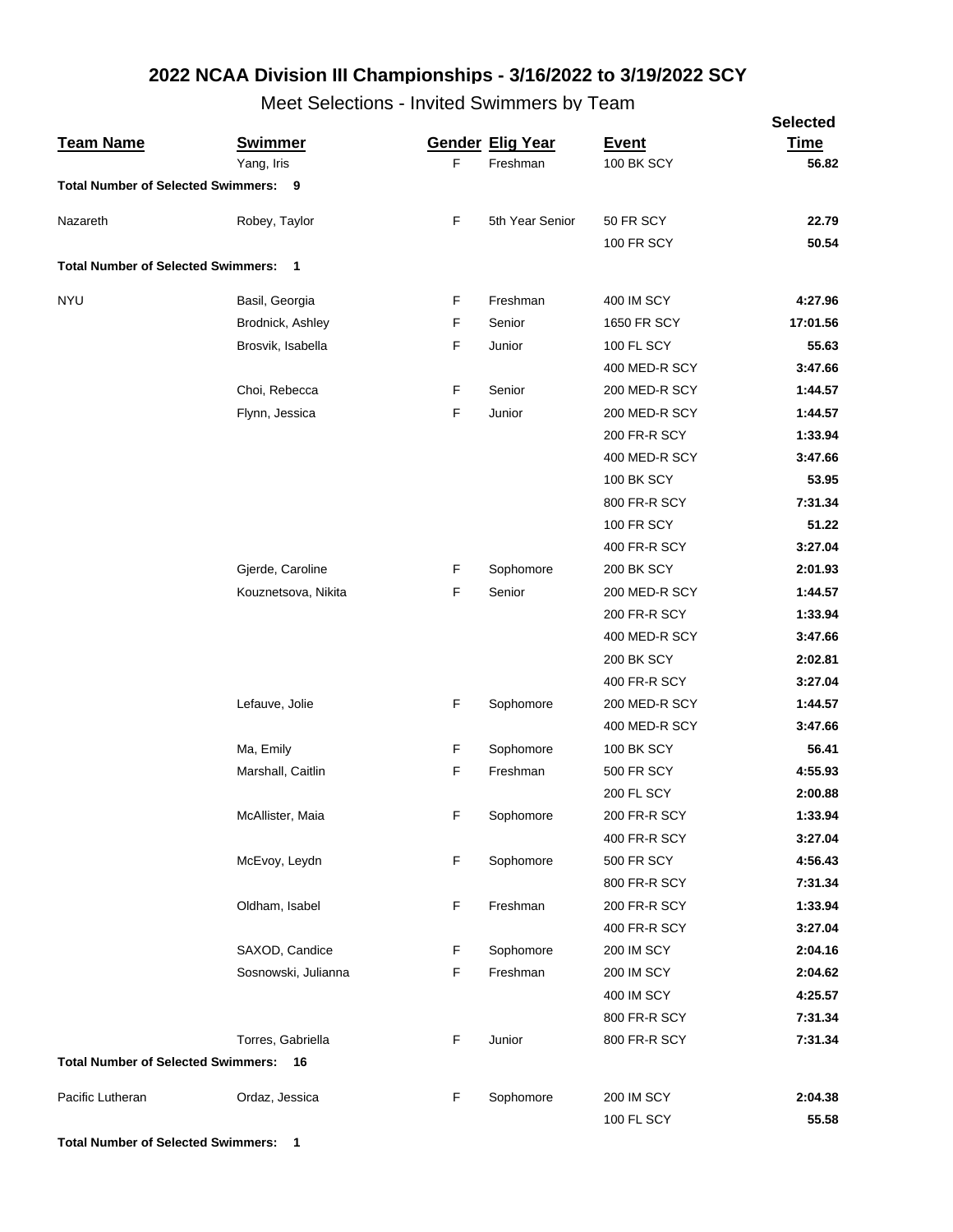|                                             |                    |             |                         |                   | <b>Selected</b> |
|---------------------------------------------|--------------------|-------------|-------------------------|-------------------|-----------------|
| <b>Team Name</b>                            | <b>Swimmer</b>     |             | <b>Gender Elig Year</b> | <b>Event</b>      | <b>Time</b>     |
| Pomona-Pitzer                               | Appl, Emmie        | F           | Freshman                | 200 IM SCY        | 2:04.43         |
|                                             |                    |             |                         | 400 IM SCY        | 4:26.29         |
|                                             |                    |             |                         | <b>200 BR SCY</b> | 2:16.79         |
|                                             | Dzieciol, Karolina | F           | Freshman                | 400 IM SCY        | 4:26.55         |
|                                             |                    |             |                         | 800 FR-R SCY      | 7:31.00         |
|                                             | Gill, Alexandra    | $\mathsf F$ | Senior                  | 200 MED-R SCY     | 1:42.70         |
|                                             |                    |             |                         | 200 FR-R SCY      | 1:32.56         |
|                                             |                    |             |                         | 400 MED-R SCY     | 3:45.00         |
|                                             |                    |             |                         | <b>100 BR SCY</b> | 1:03.11         |
|                                             |                    |             |                         | <b>200 BR SCY</b> | 2:16.38         |
|                                             | Gould, Katherine   | F           | Sophomore               | 800 FR-R SCY      | 7:31.00         |
|                                             | Kirtland, Haley    | $\mathsf F$ | Sophomore               | 800 FR-R SCY      | 7:31.00         |
|                                             |                    |             |                         | 400 FR-R SCY      | 3:23.80         |
|                                             | Liao, Abigail      | F           | Sophomore               | 200 MED-R SCY     | 1:42.70         |
|                                             | Mello, Valerie     | $\mathsf F$ | Freshman                | 200 FR-R SCY      | 1:32.56         |
|                                             |                    |             |                         | 400 MED-R SCY     | 3:45.00         |
|                                             |                    |             |                         | 400 FR-R SCY      | 3:23.80         |
|                                             | Roberts, May Ling  | F           | Freshman                | 200 BR SCY        | 2:18.98         |
|                                             | Smith, Abigail     | F           | Sophomore               | <b>200 FL SCY</b> | 2:03.45         |
|                                             | Turney, Avery      | F           | Freshman                | 50 FR SCY         | 23.33           |
|                                             |                    |             |                         | 200 MED-R SCY     | 1:42.70         |
|                                             |                    |             |                         | 200 FR-R SCY      | 1:32.56         |
|                                             |                    |             |                         | <b>200 FR SCY</b> | 1:50.03         |
|                                             |                    |             |                         | 400 MED-R SCY     | 3:45.00         |
|                                             |                    |             |                         | 800 FR-R SCY      | 7:31.00         |
|                                             |                    |             |                         | <b>100 FR SCY</b> | 50.49           |
|                                             |                    |             |                         | 400 FR-R SCY      | 3:23.80         |
|                                             | Turvey, Alexandra  | F           | Sophomore               | 50 FR SCY         | 23.15           |
|                                             |                    |             |                         | 200 MED-R SCY     | 1:42.70         |
|                                             |                    |             |                         | 200 FR-R SCY      | 1:32.56         |
|                                             |                    |             |                         | <b>100 FL SCY</b> | 54.65           |
|                                             |                    |             |                         | 400 MED-R SCY     | 3:45.00         |
|                                             |                    |             |                         | <b>100 FR SCY</b> | 49.96           |
|                                             |                    |             |                         | 400 FR-R SCY      | 3:23.80         |
|                                             | Werner, Alexandra  | F           | Senior                  | <b>200 BR SCY</b> | 2:17.15         |
| <b>Total Number of Selected Swimmers:</b>   | 12                 |             |                         |                   |                 |
| Saint Lawrence                              | Wenger, Margaret   | F           | Sophomore               | <b>200 FR SCY</b> | 1:51.87         |
| <b>Total Number of Selected Swimmers: 1</b> |                    |             |                         |                   |                 |
| Smith                                       | Xiong, Xin         | F           | Sophomore               | 200 FL SCY        | 2:03.16         |
| <b>Total Number of Selected Swimmers: 1</b> |                    |             |                         |                   |                 |
| Southwestern                                | Anthony, Delaney   | F           | Sophomore               | 400 FR-R SCY      | 3:28.55         |
|                                             | Frey, Emma         | F           | Junior                  | 200 FR-R SCY      | 1:34.49         |
|                                             |                    |             |                         | 400 FR-R SCY      | 3:28.55         |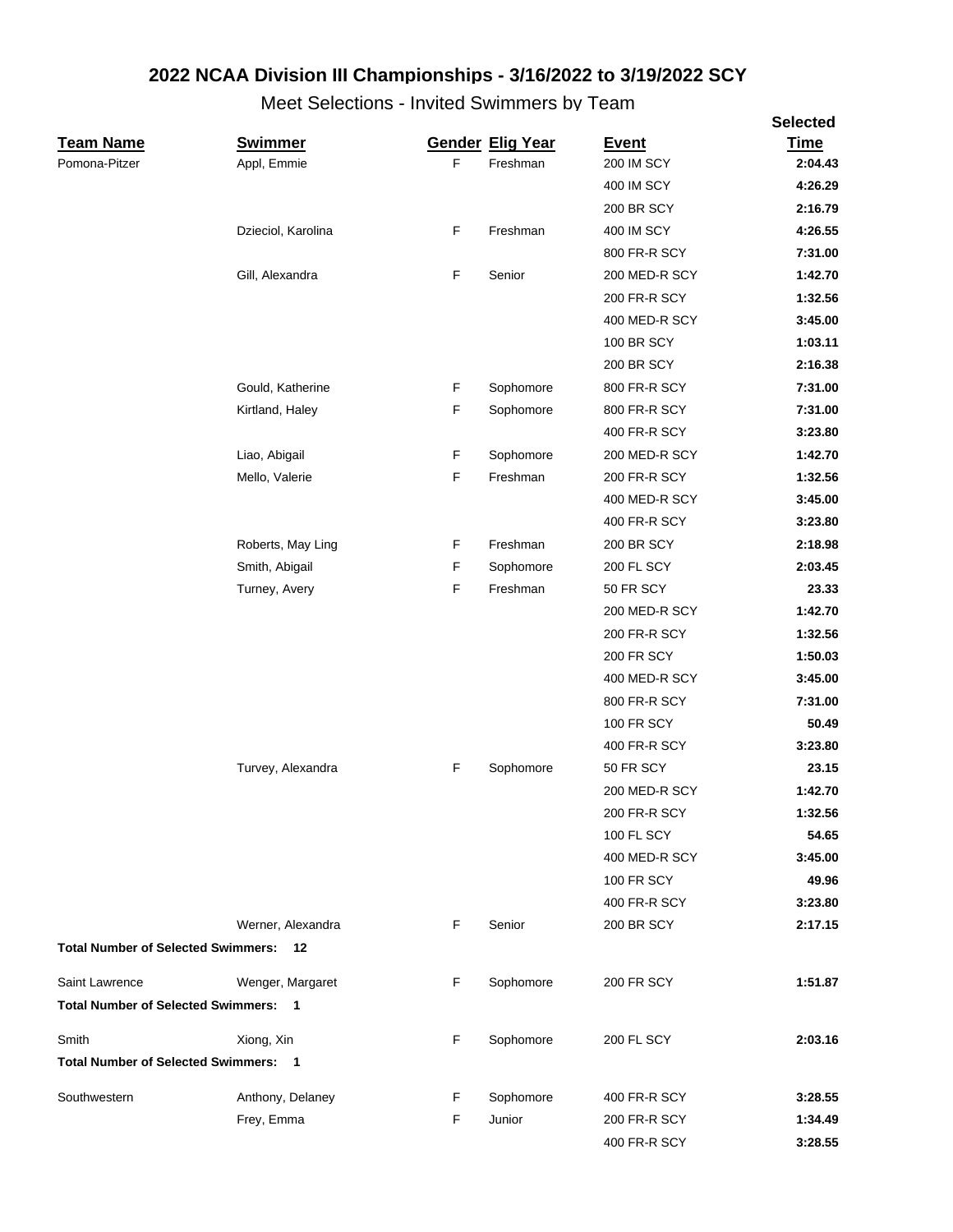|                                             |                     |   |                         |                   | <b>Selected</b> |
|---------------------------------------------|---------------------|---|-------------------------|-------------------|-----------------|
| <b>Team Name</b>                            | <b>Swimmer</b>      |   | <b>Gender Elig Year</b> | <b>Event</b>      | <b>Time</b>     |
|                                             | Garcia, Zoe         | F | Sophomore               | 200 FR-R SCY      | 1:34.49         |
|                                             |                     |   |                         | 400 FR-R SCY      | 3:28.55         |
|                                             | Stovall, Jesse      | F | Senior                  | 50 FR SCY         | 23.22           |
|                                             |                     |   |                         | 200 FR-R SCY      | 1:34.49         |
|                                             |                     |   |                         | 100 FL SCY        | 55.71           |
|                                             |                     |   |                         | <b>100 FR SCY</b> | 50.97           |
|                                             |                     |   |                         | 400 FR-R SCY      | 3:28.55         |
|                                             | Williams, Emma      | F | Sophomore               | 200 FR-R SCY      | 1:34.49         |
| <b>Total Number of Selected Swimmers: 5</b> |                     |   |                         |                   |                 |
| St. Kate's                                  | Klein, Macy         | F | Senior                  | 50 FR SCY         | 23.35           |
|                                             |                     |   |                         | 400 MED-R SCY     | 3:48.05         |
|                                             |                     |   |                         | <b>100 FR SCY</b> | 50.63           |
|                                             |                     |   |                         | 400 FR-R SCY      | 3:25.96         |
|                                             | Menso, Margaret     | F | Senior                  | <b>500 FR SCY</b> | 4:51.21         |
|                                             |                     |   |                         | <b>200 FR SCY</b> | 1:50.17         |
|                                             |                     |   |                         | 800 FR-R SCY      | 7:27.26         |
|                                             |                     |   |                         | 1650 FR SCY       | 16:43.43        |
|                                             |                     |   |                         | 400 FR-R SCY      | 3:25.96         |
|                                             | Svendsen, Emma      | F | Freshman                | 400 MED-R SCY     | 3:48.05         |
|                                             |                     |   |                         | 800 FR-R SCY      | 7:27.26         |
|                                             | Svendsen, Hannah    | F | Senior                  | <b>200 IM SCY</b> | 2:05.78         |
|                                             |                     |   |                         | 400 IM SCY        | 4:26.18         |
|                                             | Voss, Anne          | F | Junior                  | 400 IM SCY        | 4:27.79         |
|                                             |                     |   |                         | 400 MED-R SCY     | 3:48.05         |
|                                             |                     |   |                         | 800 FR-R SCY      | 7:27.26         |
|                                             |                     |   |                         | <b>200 BK SCY</b> | 2:02.46         |
|                                             |                     |   |                         | 400 FR-R SCY      | 3:25.96         |
|                                             | Wentzel, Jordyn     | F | Senior                  | <b>200 IM SCY</b> | 1:59.47         |
|                                             |                     |   |                         | 400 MED-R SCY     | 3:48.05         |
|                                             |                     |   |                         | <b>100 BR SCY</b> | 1:01.15         |
|                                             |                     |   |                         | 800 FR-R SCY      | 7:27.26         |
|                                             |                     |   |                         | <b>200 BR SCY</b> | 2:10.66         |
|                                             |                     |   |                         | 400 FR-R SCY      | 3:25.96         |
| <b>Total Number of Selected Swimmers:</b>   | 6                   |   |                         |                   |                 |
| St. Olaf                                    | Knutson, Maya       | F | 5th Year Senior         | <b>200 FR SCY</b> | 1:50.78         |
|                                             | Nevin, Sophia       | F | 5th Year Senior         | <b>200 BR SCY</b> | 2:17.39         |
| <b>Total Number of Selected Swimmers: 2</b> |                     |   |                         |                   |                 |
|                                             |                     |   |                         |                   |                 |
| <b>SUNY Geneseo</b>                         | Macdonald, Kimberly | F | Junior                  | 1650 FR SCY       | 17:16.16        |
| <b>Total Number of Selected Swimmers: 1</b> |                     |   |                         |                   |                 |
| Swarthmore                                  | Arusha, Kaja        | F | Sophomore               | 200 MED-R SCY     | 1:43.91         |
|                                             | Boardman, Annabella | F | Junior                  | 400 MED-R SCY     | 3:50.23         |
|                                             |                     |   |                         | <b>100 BR SCY</b> | 1:03.30         |
|                                             | Lee, Cara           | F | Sophomore               | 400 MED-R SCY     | 3:50.23         |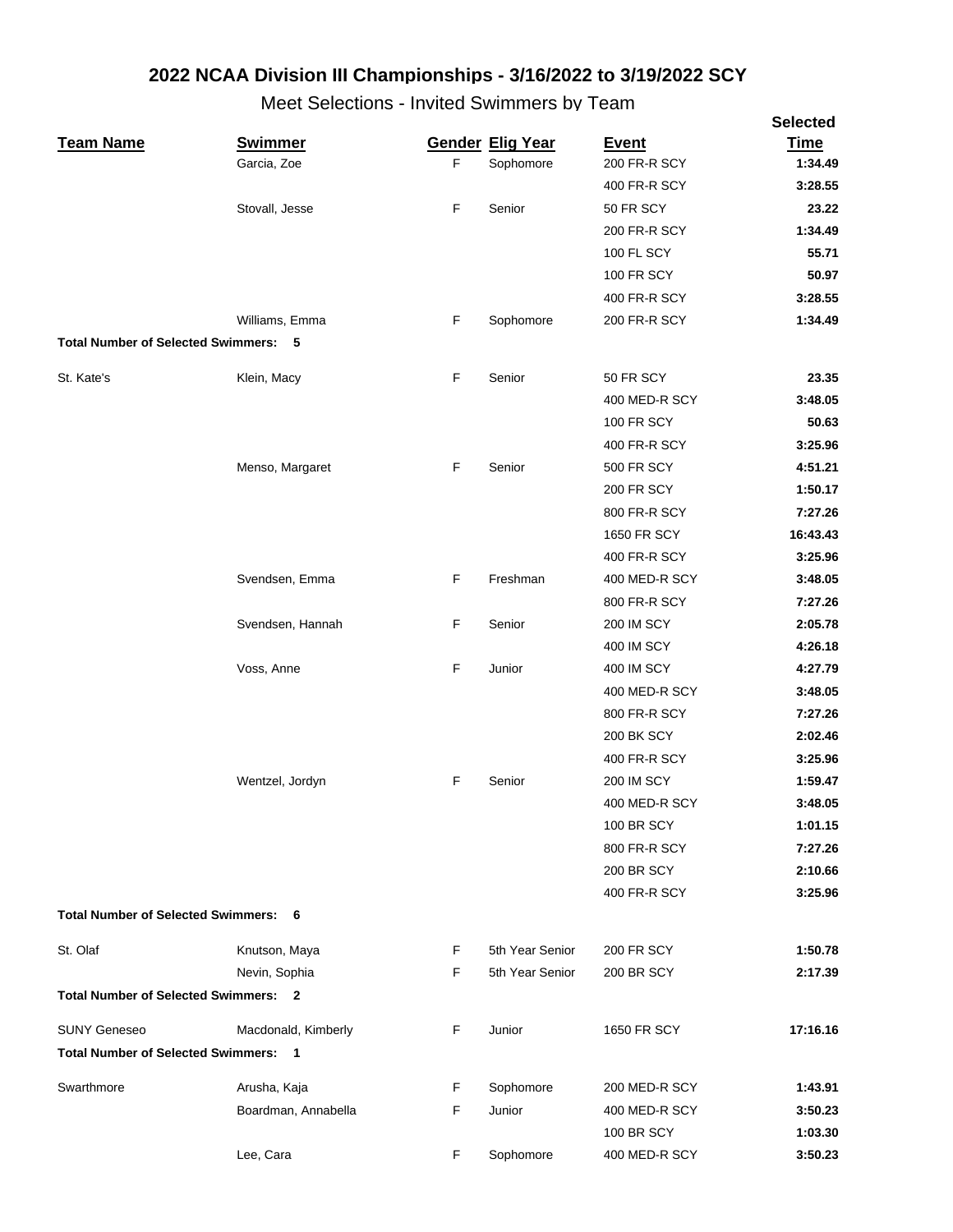|                                             |                   |    |                         |                   | <b>Selected</b> |
|---------------------------------------------|-------------------|----|-------------------------|-------------------|-----------------|
| <b>Team Name</b>                            | <b>Swimmer</b>    |    | <b>Gender Elig Year</b> | <b>Event</b>      | <b>Time</b>     |
|                                             | Ma, Gabrielle     | F. | Junior                  | 200 MED-R SCY     | 1:43.91         |
|                                             |                   |    |                         | <b>100 BR SCY</b> | 1:04.16         |
|                                             | Rotival, Sophie   | F  | Freshman                | 200 MED-R SCY     | 1:43.91         |
|                                             |                   |    |                         | <b>100 BR SCY</b> | 1:03.76         |
|                                             | Szuromi, Erin     | F  | Freshman                | 400 MED-R SCY     | 3:50.23         |
|                                             | Wong, Ashley      | F  | Sophomore               | 200 MED-R SCY     | 1:43.91         |
|                                             |                   |    |                         | 400 MED-R SCY     | 3:50.23         |
| <b>Total Number of Selected Swimmers:</b>   | $\overline{7}$    |    |                         |                   |                 |
| <b>TCNJ</b>                                 | Chan, Zoe         | F  | Senior                  | 100 FL SCY        | 54.95           |
|                                             |                   |    |                         | <b>200 FL SCY</b> | 2:03.71         |
|                                             | Hesse, Shannon    | F  | Junior                  | 50 FR SCY         | 23.43           |
| <b>Total Number of Selected Swimmers: 2</b> |                   |    |                         |                   |                 |
| Trinity C.                                  | Wambach, Madeline | F  | Freshman                | <b>100 FL SCY</b> | 55.71           |
| <b>Total Number of Selected Swimmers:</b>   | $\blacksquare$    |    |                         |                   |                 |
| Trinity U.                                  | Fowler, Mabel     | F  | 5th Year Senior         | <b>500 FR SCY</b> | 4:59.97         |
|                                             |                   |    |                         | 400 MED-R SCY     | 3:49.57         |
|                                             |                   |    |                         | 800 FR-R SCY      | 7:30.68         |
|                                             |                   |    |                         | 200 BK SCY        | 2:01.85         |
|                                             |                   |    |                         | 400 FR-R SCY      | 3:26.61         |
|                                             | Hagan, Emma       | F  | Sophomore               | 50 FR SCY         | 23.31           |
|                                             |                   |    |                         | 200 FR-R SCY      | 1:34.71         |
|                                             |                   |    |                         | <b>200 FR SCY</b> | 1:51.40         |
|                                             |                   |    |                         | 400 MED-R SCY     | 3:49.57         |
|                                             |                   |    |                         | 800 FR-R SCY      | 7:30.68         |
|                                             |                   |    |                         | <b>100 FR SCY</b> | 51.09           |
|                                             |                   |    |                         | 400 FR-R SCY      | 3:26.61         |
|                                             | Magill, Meghan    | F  | Senior                  | 200 FR-R SCY      | 1:34.71         |
|                                             |                   |    |                         | 800 FR-R SCY      | 7:30.68         |
|                                             |                   |    |                         | 400 FR-R SCY      | 3:26.61         |
|                                             | Myers, Caroline   | F  | Sophomore               | 200 FR-R SCY      | 1:34.71         |
|                                             |                   |    |                         | 400 MED-R SCY     | 3:49.57         |
|                                             | Reyna, Morgen     | F  | Senior                  | 200 FR-R SCY      | 1:34.71         |
|                                             |                   |    |                         | 800 FR-R SCY      | 7:30.68         |
|                                             |                   |    |                         | 400 FR-R SCY      | 3:26.61         |
|                                             | Trahan, Jadyn     | F  | Senior                  |                   | 3:49.57         |
| <b>Total Number of Selected Swimmers: 6</b> |                   |    |                         | 400 MED-R SCY     |                 |
|                                             |                   |    |                         |                   |                 |
| Tufts                                       | Brennan, Claire   | F  | Junior                  | 500 FR SCY        | 4:55.39         |
|                                             |                   |    |                         | <b>200 FR SCY</b> | 1:48.73         |
|                                             |                   |    |                         | 800 FR-R SCY      | 7:18.26         |
|                                             |                   |    |                         | <b>100 FR SCY</b> | 50.63           |
|                                             |                   |    |                         | 400 FR-R SCY      | 3:22.46         |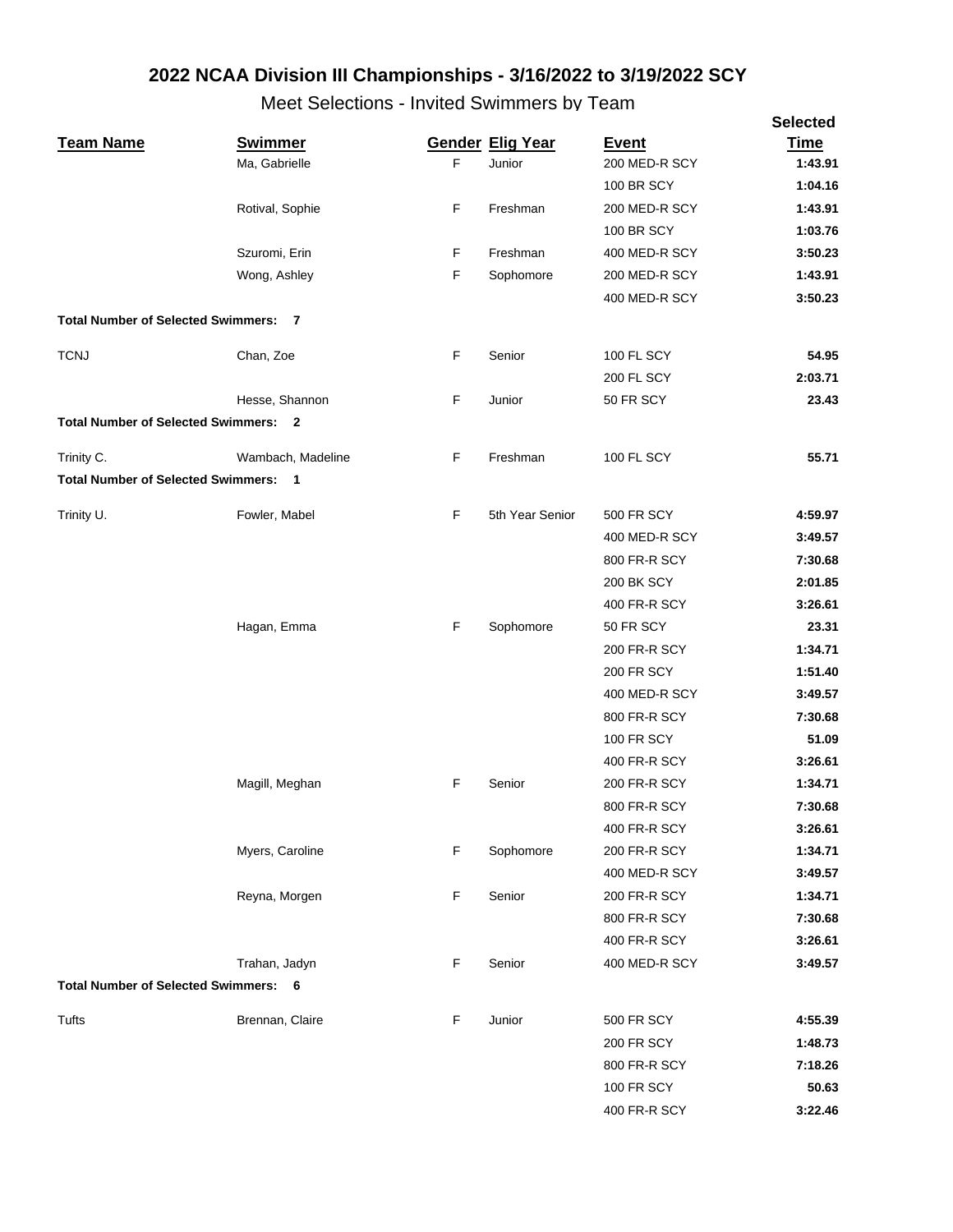|                                              |                      |   |                         |                   | <b>Selected</b> |
|----------------------------------------------|----------------------|---|-------------------------|-------------------|-----------------|
| <b>Team Name</b>                             | <b>Swimmer</b>       |   | <b>Gender Elig Year</b> | <b>Event</b>      | <b>Time</b>     |
|                                              | Claus, Abigail       | F | Senior                  | <b>200 IM SCY</b> | 2:04.34         |
|                                              |                      |   |                         | 200 MED-R SCY     | 1:43.47         |
|                                              |                      |   |                         | 200 FR-R SCY      | 1:31.91         |
|                                              |                      |   |                         | <b>400 IM SCY</b> | 4:24.37         |
|                                              |                      |   |                         | 400 MED-R SCY     | 3:46.45         |
|                                              |                      |   |                         | 800 FR-R SCY      | 7:18.26         |
|                                              |                      |   |                         | 200 BK SCY        | 2:00.16         |
|                                              | Cremer, Allison      | F | Junior                  | 1650 FR SCY       | 17:15.74        |
|                                              | Cudney, Jillian      | F | Sophomore               | 50 FR SCY         | 23.11           |
|                                              |                      |   |                         | 200 MED-R SCY     | 1:43.47         |
|                                              |                      |   |                         | 200 FR-R SCY      | 1:31.91         |
|                                              |                      |   |                         | <b>100 FR SCY</b> | 50.52           |
|                                              |                      |   |                         | 400 FR-R SCY      | 3:22.46         |
|                                              | Hufziger, Mary       | F | Senior                  | <b>500 FR SCY</b> | 4:55.97         |
|                                              |                      |   |                         | 200 FR-R SCY      | 1:31.91         |
|                                              |                      |   |                         | <b>200 FR SCY</b> | 1:48.26         |
|                                              |                      |   |                         | 400 MED-R SCY     | 3:46.45         |
|                                              |                      |   |                         | 800 FR-R SCY      | 7:18.26         |
|                                              |                      |   |                         | 400 FR-R SCY      | 3:22.46         |
|                                              | Isakoff, Katelin     | F | Junior                  | <b>500 FR SCY</b> | 4:55.31         |
|                                              |                      |   |                         | <b>200 FR SCY</b> | 1:50.53         |
|                                              |                      |   |                         | <b>200 FL SCY</b> | 2:03.13         |
|                                              |                      |   |                         | 800 FR-R SCY      | 7:18.26         |
|                                              |                      |   |                         | 400 FR-R SCY      | 3:22.46         |
|                                              | Laurita, Mary        | F | Senior                  | 200 MED-R SCY     | 1:43.47         |
|                                              |                      |   |                         | <b>100 FL SCY</b> | 55.16           |
|                                              |                      |   |                         | 400 MED-R SCY     | 3:46.45         |
|                                              | Miller, Abigail      | F | Freshman                | 200 MED-R SCY     | 1:43.47         |
|                                              |                      |   |                         | 400 MED-R SCY     | 3:46.45         |
|                                              | Shelburne, Catherine | F | Sophomore               | 500 FR SCY        | 4:58.85         |
|                                              |                      |   |                         | 1650 FR SCY       | 17:07.68        |
|                                              | Strohmeier, Valeria  | F | Freshman                | <b>200 FL SCY</b> | 2:04.51         |
|                                              | Ulmer, Katelin       | F | Junior                  | 200 FR-R SCY      | 1:31.91         |
|                                              | Wujciak, Lara        | F | Freshman                | <b>200 FL SCY</b> | 2:01.78         |
| <b>Total Number of Selected Swimmers: 12</b> |                      |   |                         |                   |                 |
| <b>UC Santa Cruz</b>                         | Gruender, Madison    | F | Sophomore               | <b>500 FR SCY</b> | 4:59.37         |
| <b>Total Number of Selected Swimmers: 1</b>  |                      |   |                         | <b>200 FR SCY</b> | 1:51.70         |
|                                              |                      |   |                         |                   |                 |
| Ursinus                                      | Lear, Sophie         | F | Senior                  | 50 FR SCY         | 23.35           |
|                                              |                      |   |                         | <b>100 FR SCY</b> | 51.10           |
| <b>Total Number of Selected Swimmers: 1</b>  |                      |   |                         |                   |                 |
| <b>UWEC</b>                                  | Weaver, Ella         | F | Sophomore               | 100 BR SCY        | 1:03.97         |
| <b>Total Number of Selected Swimmers: 1</b>  |                      |   |                         |                   |                 |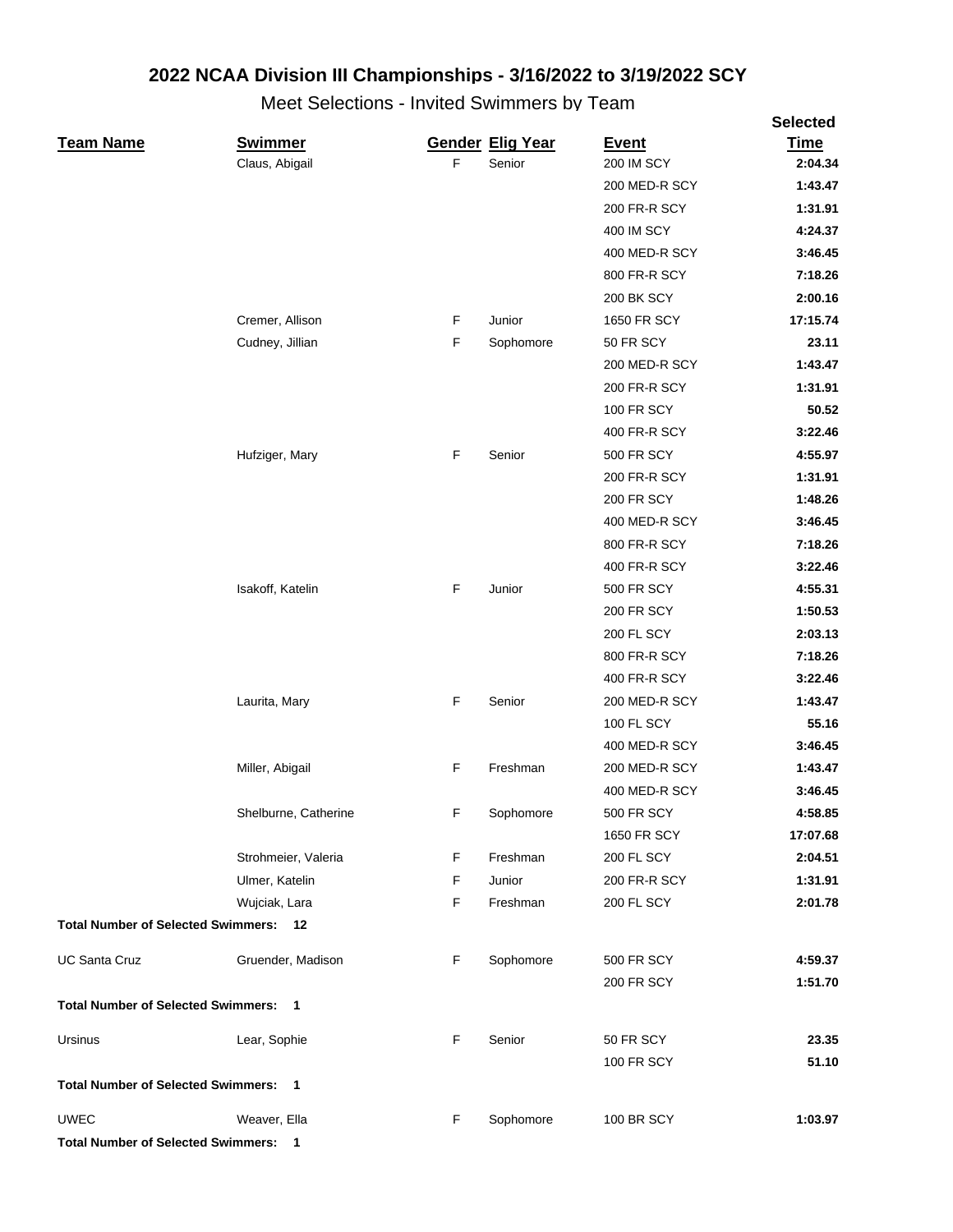|                                             |                      |   |                         |                   | <b>Selected</b> |
|---------------------------------------------|----------------------|---|-------------------------|-------------------|-----------------|
| <b>Team Name</b>                            | <b>Swimmer</b>       |   | <b>Gender Elig Year</b> | <b>Event</b>      | <b>Time</b>     |
| <b>UW-Stevens Point</b>                     | Pilecky, Anna        | F | Senior                  | <b>500 FR SCY</b> | 4:57.53         |
|                                             |                      |   |                         | 1650 FR SCY       | 17:01.31        |
| <b>Total Number of Selected Swimmers: 1</b> |                      |   |                         |                   |                 |
| VASSAR                                      | Ecklund, Jessilyn    | F | Senior                  | <b>100 BK SCY</b> | 56.28           |
|                                             |                      |   |                         | 200 BK SCY        | 2:01.74         |
| <b>Total Number of Selected Swimmers:</b>   | $\blacksquare$       |   |                         |                   |                 |
| W&L                                         | Baber, Caroline      | F | Senior                  | 200 FR-R SCY      | 1:34.66         |
|                                             | Barnett, Claudia     | F | Senior                  | 200 FR-R SCY      | 1:34.66         |
|                                             |                      |   |                         | 800 FR-R SCY      | 7:38.17         |
|                                             |                      |   |                         | 400 FR-R SCY      | 3:28.02         |
|                                             | Bobbitt, Turner      | F | Senior                  | 400 FR-R SCY      | 3:28.02         |
|                                             | Gaston, Sara         | F | Junior                  | 200 BK SCY        | 2:02.84         |
|                                             | Martinson, Elizabeth | F | Sophomore               | 200 FR-R SCY      | 1:34.66         |
|                                             |                      |   |                         | 800 FR-R SCY      | 7:38.17         |
|                                             |                      |   |                         | <b>100 FR SCY</b> | 51.27           |
|                                             |                      |   |                         | 400 FR-R SCY      | 3:28.02         |
|                                             | Rollo, Sophia        | F | Sophomore               | 200 IM SCY        | 2:05.44         |
|                                             |                      |   |                         | 200 FR-R SCY      | 1:34.66         |
|                                             |                      |   |                         | 800 FR-R SCY      | 7:38.17         |
|                                             |                      |   |                         | 400 FR-R SCY      | 3:28.02         |
|                                             | Utecht, Allyssa      | F | Sophomore               | 800 FR-R SCY      | 7:38.17         |
| <b>Total Number of Selected Swimmers: 7</b> |                      |   |                         |                   |                 |
|                                             |                      |   |                         |                   |                 |
| Wash U. MO                                  | Antonowich, Lauren   | F | Freshman                | 200 FR-R SCY      | 1:34.13         |
|                                             |                      |   |                         | 800 FR-R SCY      | 7:35.63         |
|                                             |                      |   |                         | 400 FR-R SCY      | 3:27.87         |
|                                             | Carey, Grace         | F | Senior                  | 200 MED-R SCY     | 1:43.41         |
|                                             |                      |   |                         | 200 FR-R SCY      | 1:34.13         |
|                                             |                      |   |                         | 400 MED-R SCY     | 3:46.38         |
|                                             |                      |   |                         | 400 FR-R SCY      | 3:27.87         |
|                                             | Diclemente, Noelle   | F | Junior                  | 200 FR-R SCY      | 1:34.13         |
|                                             |                      |   |                         | 400 FR-R SCY      | 3:27.87         |
|                                             | Lewis, Kayleigh      | F | Junior                  | 800 FR-R SCY      | 7:35.63         |
|                                             | Meszaros, Alexandra  | F | Junior                  | 200 MED-R SCY     | 1:43.41         |
|                                             |                      |   |                         | 200 FR-R SCY      | 1:34.13         |
|                                             |                      |   |                         | 100 FL SCY        | 55.39           |
|                                             |                      |   |                         | 400 MED-R SCY     | 3:46.38         |
|                                             |                      |   |                         | 200 FL SCY        | 2:02.24         |
|                                             |                      |   |                         | 800 FR-R SCY      | 7:35.63         |
|                                             |                      |   |                         | 400 FR-R SCY      | 3:27.87         |
|                                             | Waire, Lauren        | F | Sophomore               | 800 FR-R SCY      | 7:35.63         |
|                                             | Wakiyama, Grace      | F | Senior                  | 200 MED-R SCY     | 1:43.41         |
|                                             |                      |   |                         | 400 MED-R SCY     | 3:46.38         |
|                                             |                      |   |                         | 100 BR SCY        | 1:04.24         |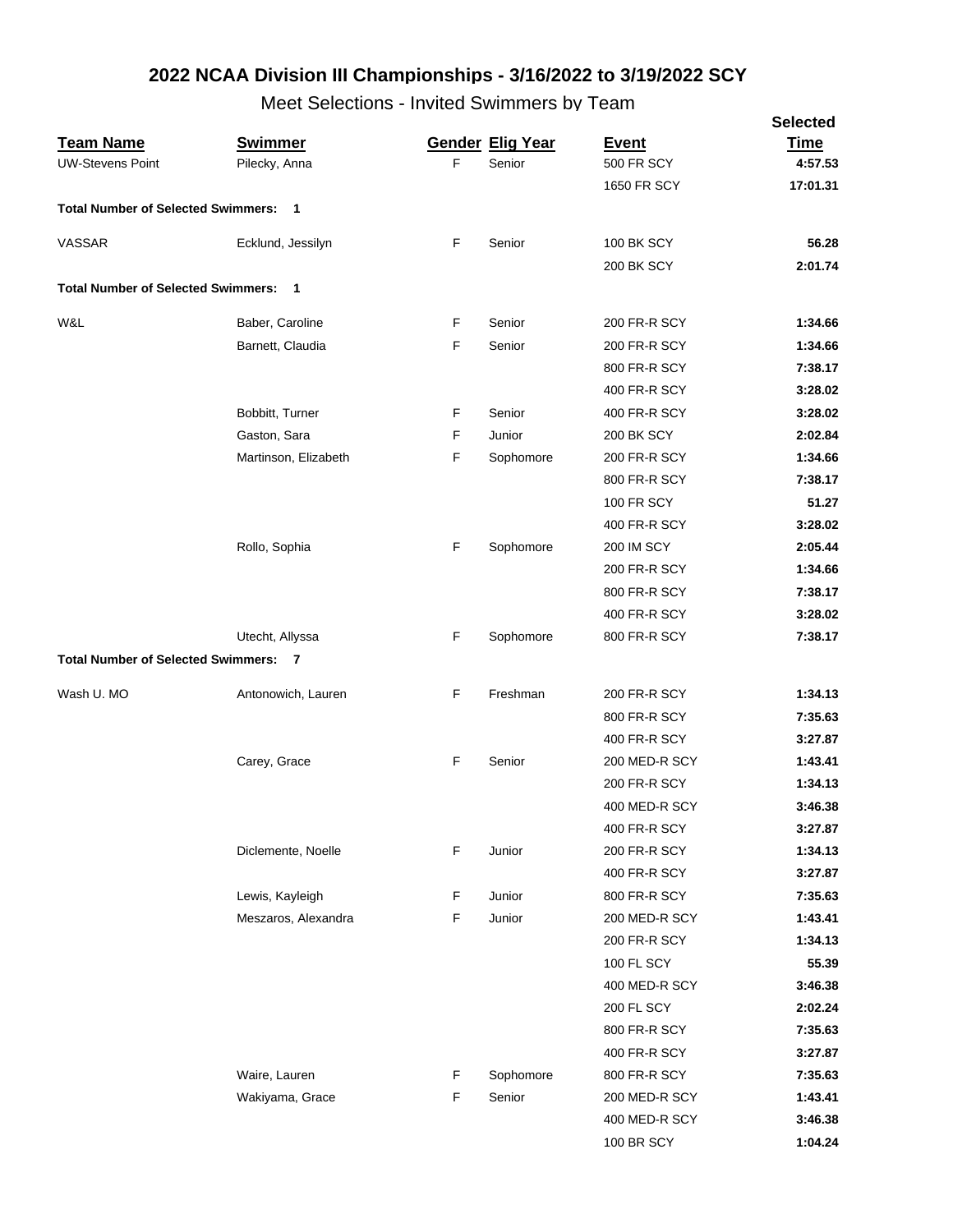|                                             |                    |   |                         |                   | <b>Selected</b> |
|---------------------------------------------|--------------------|---|-------------------------|-------------------|-----------------|
| <b>Team Name</b>                            | <b>Swimmer</b>     |   | <b>Gender Elig Year</b> | <b>Event</b>      | <b>Time</b>     |
|                                             | Wilson, Abby       | F | Senior                  | 200 MED-R SCY     | 1:43.41         |
|                                             |                    |   |                         | 400 MED-R SCY     | 3:46.38         |
|                                             |                    |   |                         | 100 BK SCY        | 55.21           |
|                                             |                    |   |                         | <b>200 BK SCY</b> | 2:01.17         |
| <b>Total Number of Selected Swimmers: 8</b> |                    |   |                         |                   |                 |
| Wellesley                                   | Wegner, Jessica    | F | Senior                  | 100 FL SCY        | 55.30           |
| <b>Total Number of Selected Swimmers:</b>   | $\blacksquare$     |   |                         |                   |                 |
| Wheaton MA                                  | Campbell, Hope     | F | Junior                  | 200 MED-R SCY     | 1:44.00         |
|                                             |                    |   |                         | 200 FR-R SCY      | 1:35.08         |
|                                             | Dacorte, Lydia     | F | 5th Year Senior         | <b>500 FR SCY</b> | 4:55.07         |
|                                             |                    |   |                         | 200 MED-R SCY     | 1:44.00         |
|                                             |                    |   |                         | <b>200 FR SCY</b> | 1:50.33         |
|                                             |                    |   |                         | 800 FR-R SCY      | 7:36.37         |
|                                             |                    |   |                         | 1650 FR SCY       | 17:03.76        |
|                                             | Edds, Emily        | F | Sophomore               | 800 FR-R SCY      | 7:36.37         |
|                                             | Eller, Madeline    | F | Junior                  | 200 MED-R SCY     | 1:44.00         |
|                                             |                    |   |                         | <b>100 BR SCY</b> | 1:04.34         |
|                                             | Hartmann, Reese    | F | Freshman                | 200 MED-R SCY     | 1:44.00         |
|                                             |                    |   |                         | 200 FR-R SCY      | 1:35.08         |
|                                             |                    |   |                         | <b>100 BK SCY</b> | 56.60           |
|                                             |                    |   |                         | <b>200 BK SCY</b> | 2:02.73         |
|                                             | Lambert, Madeleine | F | Senior                  | 800 FR-R SCY      | 7:36.37         |
|                                             | Walz, Katharine    | F | Freshman                | 200 FR-R SCY      | 1:35.08         |
|                                             |                    | F |                         | 200 FR-R SCY      | 1:35.08         |
|                                             | Watson, Lily       |   | Sophomore               | 800 FR-R SCY      | 7:36.37         |
| <b>Total Number of Selected Swimmers: 8</b> |                    |   |                         |                   |                 |
|                                             |                    |   |                         |                   |                 |
| Whitworth                                   | Thompson, Emma     | F | Freshman                | <b>100 BK SCY</b> | 56.15           |
| Total Number of Selected Swimmers: 1        |                    |   |                         |                   |                 |
| Williams                                    | Bushway, Lillian   | F | Sophomore               | <b>500 FR SCY</b> | 4:54.94         |
|                                             |                    |   |                         | 400 IM SCY        | 4:25.31         |
|                                             |                    |   |                         | 1650 FR SCY       | 16:57.13        |
|                                             | Craig, Molly       | F | Senior                  | <b>200 IM SCY</b> | 2:01.60         |
|                                             |                    |   |                         | 200 FR-R SCY      | 1:33.61         |
|                                             |                    |   |                         | 400 IM SCY        | 4:22.18         |
|                                             |                    |   |                         | <b>200 BR SCY</b> | 2:17.22         |
|                                             |                    |   |                         | 400 FR-R SCY      | 3:25.31         |
|                                             | Delano, Casey      | F | Senior                  | 50 FR SCY         | 23.47           |
|                                             |                    |   |                         | 200 MED-R SCY     | 1:41.35         |
|                                             |                    |   |                         | 200 FR-R SCY      | 1:33.61         |
|                                             |                    |   |                         | <b>200 FR SCY</b> | 1:49.57         |
|                                             |                    |   |                         | 800 FR-R SCY      | 7:24.38         |
|                                             |                    |   |                         | 400 FR-R SCY      | 3:25.31         |
|                                             | Hayward, Frances   | F | Sophomore               | 1650 FR SCY       | 17:16.27        |
|                                             |                    |   |                         |                   |                 |